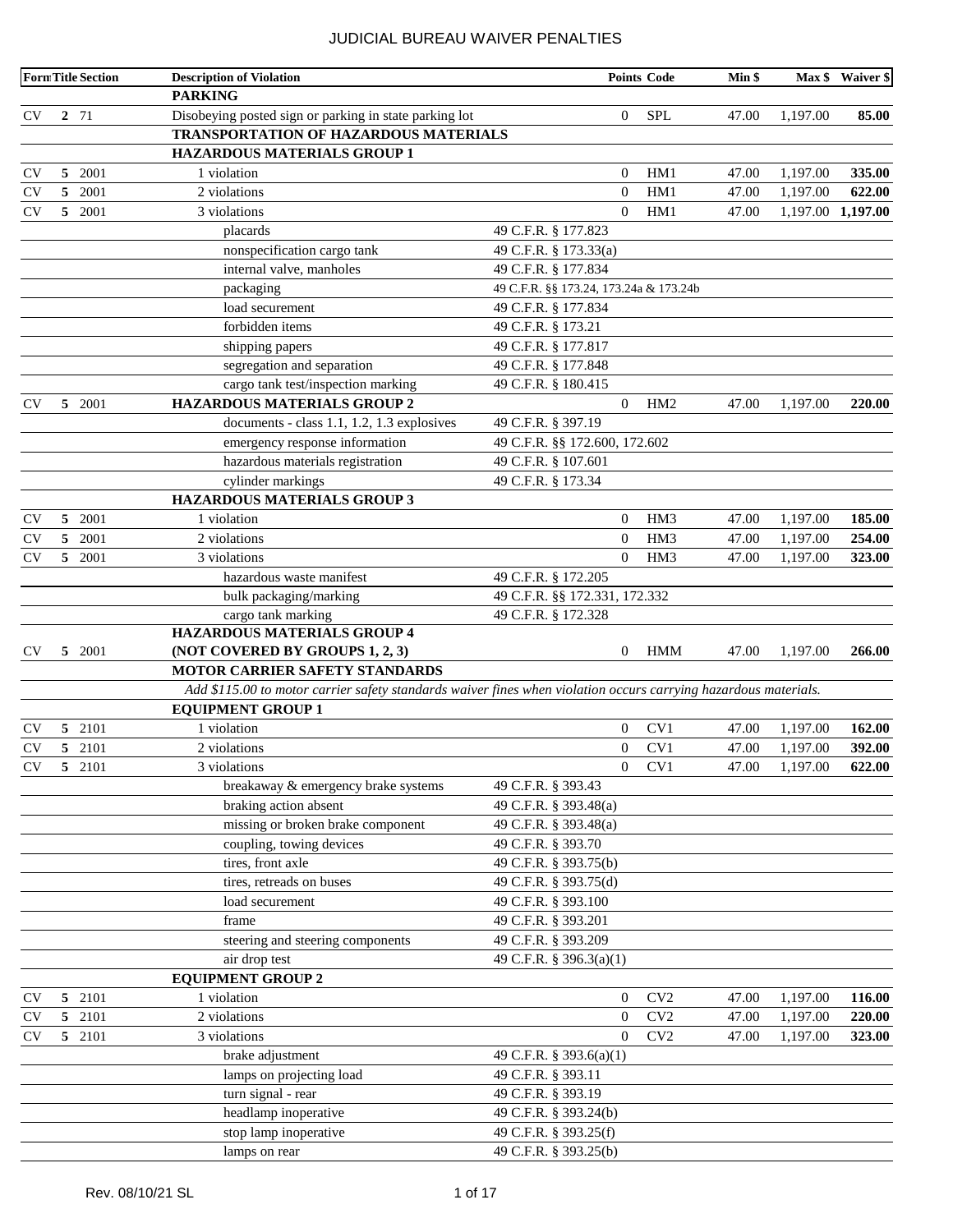|           |   | <b>FormTitle Section</b> | <b>Description of Violation</b>                   |                             | <b>Points Code</b> | Min \$ |                   | Max \$ Waiver \$ |
|-----------|---|--------------------------|---------------------------------------------------|-----------------------------|--------------------|--------|-------------------|------------------|
|           |   |                          | parking brake                                     | 49 C.F.R. § 393.41          |                    |        |                   |                  |
|           |   |                          | brake pad                                         | 49 C.F.R. § 393.47          |                    |        |                   |                  |
|           |   |                          | air reservoir                                     | 49 C.F.R. § 393.50          |                    |        |                   |                  |
|           |   |                          | low air warning device                            | 49 C.F.R. § 393.51          |                    |        |                   |                  |
|           |   |                          | front end structure                               | 49 C.F.R. § 393.106         |                    |        |                   |                  |
|           |   |                          | wheels and rims                                   | 49 C.F.R. § 393.205         |                    |        |                   |                  |
|           |   |                          | adjustable axle                                   | 49 C.F.R. § 393.207         |                    |        |                   |                  |
|           |   |                          | suspension                                        | 49 C.F.R. § 393.207         |                    |        |                   |                  |
|           |   |                          | Vehicle/carrier AOBRD miscellaneous               |                             |                    |        |                   |                  |
|           |   |                          | violation                                         | 49 C.F.R. § 395.15(b)-(i)   |                    |        |                   |                  |
|           |   |                          | ELD mounting violation                            | 49 C.F.R. §§ 395.20, 395.22 |                    |        |                   |                  |
|           |   |                          | ELD cannot transfer records electronically        | 49 C.F.R. § 395.24          |                    |        |                   |                  |
|           |   |                          | brake hose, tube                                  | 49 C.F.R. § 396.3(a)(1)     |                    |        |                   |                  |
|           |   |                          | <b>EQUIPMENT GROUP 3</b>                          |                             |                    |        |                   |                  |
| <b>CV</b> |   | 5 2101                   | 1 violation                                       | $\theta$                    | CV3                | 47.00  | 1,197.00          | 116.00           |
| <b>CV</b> | 5 | 2101                     | 2 violations                                      | $\mathbf{0}$                | CV3                | 47.00  | 1,197.00          | 151.00           |
| <b>CV</b> |   | 5 2101                   | 3 violations                                      | $\Omega$                    | CV3                | 47.00  | 1,197.00          | 185.00           |
|           |   |                          | audible air leak                                  | 49 C.F.R. § 393.3(a)(1)     |                    |        |                   |                  |
|           |   |                          | windshield glazing                                | 49 C.F.R. § 393.60          |                    |        |                   |                  |
|           |   |                          | fuel system                                       | 49 C.F.R. § 393.65          |                    |        |                   |                  |
|           |   |                          | fuel tank                                         | 49 C.F.R. § 393.67          |                    |        |                   |                  |
|           |   |                          | tires, other than steering axle                   | 49 C.F.R. § 393.75(c)       |                    |        |                   |                  |
|           |   |                          | windshield wipers                                 | 49 C.F.R. § 393.78          |                    |        |                   |                  |
|           |   |                          | inoperative horn                                  | 49 C.F.R. § 393.81          |                    |        |                   |                  |
|           |   |                          | exhaust system                                    | 49 C.F.R. § 393.83          |                    |        |                   |                  |
|           |   |                          | emergency equipment                               | 49 C.F.R. § 393.95          |                    |        |                   |                  |
| <b>CV</b> |   | 5 2101                   | EQUIPMENT GROUP 4 (NOT COVERED BY GROUPS 1, 2, 3) | $\overline{0}$              | <b>CVM</b>         | 47.00  | 1,197.00          | 266.00           |
|           |   |                          | <b>DRIVER GROUP 1</b>                             |                             |                    |        |                   |                  |
| <b>CV</b> |   | 5 2101                   | 1 violation                                       | $\boldsymbol{0}$            | CD1                | 47.00  | 1,197.00          | 622.00           |
| <b>CV</b> | 5 | 2101                     | 2 violations                                      | $\mathbf{0}$                | CD1                | 47.00  | 1,197.00          | 910.00           |
| <b>CV</b> |   | 5 2101                   | 3 violations                                      | $\theta$                    | CD1                | 47.00  | 1,197.00 1,197.00 |                  |
|           |   |                          | disqualifying offenses                            | 49 C.F.R. § 391.15(c)(1)(2) |                    |        |                   |                  |
|           |   |                          | possession, influence, use of drugs               | 49 C.F.R. § 392.4           |                    |        |                   |                  |
|           |   |                          | and other substances                              |                             |                    |        |                   |                  |
|           |   |                          | intoxicants - consumption                         | 49 C.F.R. § 392.5           |                    |        |                   |                  |
|           |   |                          | <b>DRIVER GROUP 2</b>                             |                             |                    |        |                   |                  |
| <b>CV</b> |   | 5 2101                   | 1 violation                                       | $\mathbf{0}$                | CD2                | 47.00  | 1,197.00          | 392.00           |
| <b>CV</b> | 5 | 2101                     | 2 violations                                      | $\boldsymbol{0}$            | CD2                | 47.00  | 1,197.00          | 622.00           |
| <b>CV</b> |   | 5 2101                   | 3 violations                                      | $\theta$                    | CD2                | 47.00  | 1,197.00          | 910.00           |
|           |   |                          | intoxicants - possession in cab                   | 49 C.F.R. § 392.5           |                    |        |                   |                  |
|           |   |                          | safe loading                                      | 49 C.F.R. § 392.9           |                    |        |                   |                  |
|           |   |                          | Failing to use AOBRD when required by the         |                             |                    |        |                   |                  |
|           |   |                          | motor carrier                                     | 49 C.F.R. § 395.15(a)(2)    |                    |        |                   |                  |
|           |   |                          | exceeded 10/11 hour rule                          | 49 C.F.R. § 395.8           |                    |        |                   |                  |
|           |   |                          | exceeded 14/15 hour rule                          | 49 C.F.R. § 395.8           |                    |        |                   |                  |
|           |   |                          | exceeded 60/70 hour rule                          | 49 C.F.R. § 395.8           |                    |        |                   |                  |
|           |   |                          | record of duty status required                    | 49 C.F.R. § 395.8(a)        |                    |        |                   |                  |
|           |   |                          | intentional falsification of record               | 49 C.F.R. § 395.8(e)        |                    |        |                   |                  |
|           |   |                          | not current                                       | 49 C.F.R. § 395.8(f)(1)     |                    |        |                   |                  |
|           |   |                          | none in possession                                | 49 C.F.R. § 395.8(k)(2)     |                    |        |                   |                  |
|           |   |                          | <b>DRIVER GROUP 3</b>                             |                             |                    |        |                   |                  |
| <b>CV</b> | 5 | 2101                     | 1 violation                                       | $\boldsymbol{0}$            | CD3                | 47.00  | 1,197.00          | 82.00            |
| CV        | 5 | 2101                     | 2 violations                                      | $\boldsymbol{0}$            | CD3                | 47.00  | 1,197.00          | 151.00           |
| <b>CV</b> |   | 5 2101                   | 3 violations                                      | $\Omega$                    | CD3                | 47.00  | 1,197.00          | 220.00           |
|           |   |                          | radioactive material - training certificate       | 49 C.F.R. § 177.825(c)(2)   |                    |        |                   |                  |
|           |   |                          | age, general qualifications                       | 49 C.F.R. § 391.11          |                    |        |                   |                  |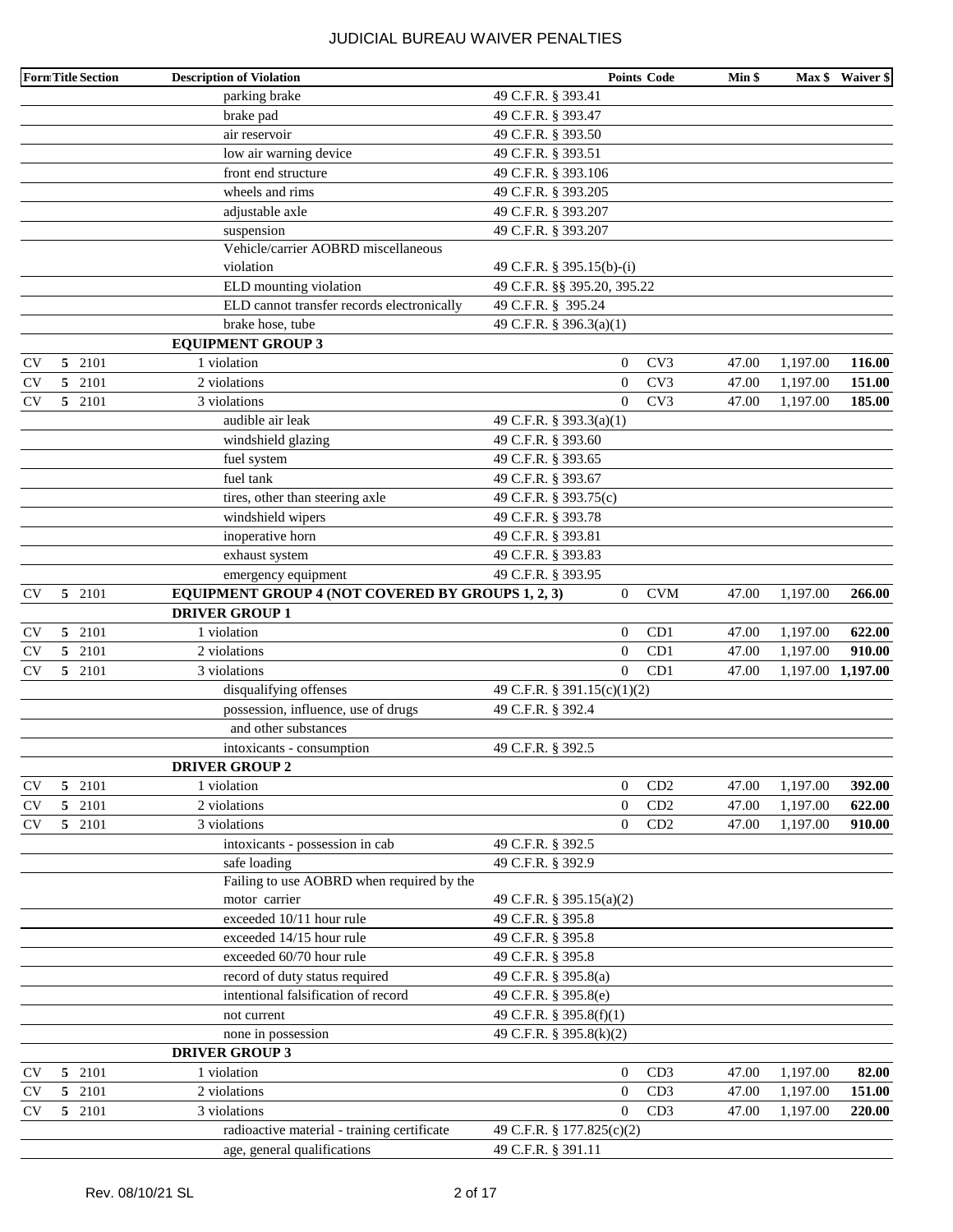|           |    | Form Title Section | <b>Description of Violation</b>                   |                                   | <b>Points Code</b>          | Min \$ |                   | Max \$ Waiver \$  |
|-----------|----|--------------------|---------------------------------------------------|-----------------------------------|-----------------------------|--------|-------------------|-------------------|
|           |    |                    | no current medical certificate                    | 49 C.F.R. §§ 391.41, 391.45       |                             |        |                   |                   |
|           |    |                    | waiver of physical disqualifications              | 49 C.F.R. § 391.49                |                             |        |                   |                   |
|           |    |                    | seat belt                                         | 49 C.F.R. § 392.16                |                             |        |                   |                   |
|           |    |                    | operator, ill or fatigued                         | 49 C.F.R. § 392.3                 |                             |        |                   |                   |
|           |    |                    | possessed radar detector                          | 49 C.F.R. § 392.71                |                             |        |                   |                   |
|           |    |                    | Driver AOBRD miscellaneous violation              | 49 C.F.R. § 395.15(b)-(i)         |                             |        |                   |                   |
|           |    |                    | Driver failing to maintain ELD paperwork          | 49 C.F.R. § 395.22(h)             |                             |        |                   |                   |
|           |    |                    | ELD form and manner                               | 49 C.F.R. §§ 395.24(c), 395.28    |                             |        |                   |                   |
|           |    |                    | log book, form and manner                         | 49 C.F.R. § 395.8                 |                             |        |                   |                   |
| <b>CV</b> |    | 5 2101             | DRIVER GROUP 4 (NOT COVERED BY GROUPS 1, 2, 3)    | 0                                 | CDM                         | 47.00  | 1,197.00          | 266.00            |
|           |    |                    | <b>MOTOR CARRIER GROUP 1</b>                      |                                   |                             |        |                   |                   |
| CV        |    | 5 2101             | 1 violation                                       | $\boldsymbol{0}$                  | CC1                         | 47.00  | 1,197.00          | 622.00            |
| <b>CV</b> |    | 5 2101             | 2 violations                                      | $\overline{0}$                    | CC1                         | 47.00  |                   | 1,197.00 1,197.00 |
|           |    |                    | carrier aiding, abetting, etc. violation          | 49 C.F.R. § 390.13                |                             |        |                   |                   |
|           |    |                    | certificates, documents, falsification, etc.      | 49 C.F.R. § 390.35                |                             |        |                   |                   |
|           |    |                    | requiring/permitting driver to violate            | 49 C.F.R. §§ 391.41, 391.45       |                             |        |                   |                   |
|           |    |                    | OOS order                                         |                                   |                             |        |                   |                   |
|           |    |                    | <b>MOTOR CARRIER GROUP 2</b>                      |                                   |                             |        |                   |                   |
| <b>CV</b> |    | 5 2101             | 1 violation                                       | $\boldsymbol{0}$                  | CC2                         | 47.00  | 1,197.00          | 622.00            |
| <b>CV</b> |    | 5 2101             | 2 violations                                      | $\boldsymbol{0}$                  | CC2                         | 47.00  | 1,197.00          | 910.00            |
| <b>CV</b> |    | 5 2101             | 3 violations                                      | $\overline{0}$                    | CC2                         | 47.00  | 1,197.00 1,197.00 |                   |
|           |    |                    | permitting unqualified driver to operate          | 49 C.F.R. § 391.11(a)             |                             |        |                   |                   |
|           |    |                    | requiring/permitting ill/fatigued operator        | 49 C.F.R. § 392.3                 |                             |        |                   |                   |
|           |    |                    | requiring/permitting exceeding 10 hr. rule        | 49 C.F.R. § 395.3(a)(1)           |                             |        |                   |                   |
|           |    |                    | requiring/permitting exceeding 15 hr. rule        | 49 C.F.R. § 395.3(a)(2)           |                             |        |                   |                   |
|           |    |                    | requiring/permitting exceed. 60/70 hr. rule       | 49 C.F.R. § 395.3(b)              |                             |        |                   |                   |
|           |    |                    | <b>MOTOR CARRIER GROUP 3</b>                      |                                   |                             |        |                   |                   |
| CV        |    | 5 2101             | 1 violation                                       | $\boldsymbol{0}$                  | CC <sub>3</sub>             | 47.00  | 1,197.00          | 277.00            |
| CV        | 5  | 2101               | 2 violations                                      | $\boldsymbol{0}$                  | CC <sub>3</sub>             | 47.00  | 1,197.00          | 392.00            |
| CV        |    | 5 2101             | 3 violations                                      | $\boldsymbol{0}$                  | CC <sub>3</sub>             | 47.00  | 1,197.00          | 622.00            |
|           |    |                    | regulations, knowledge, compliance, and           | 49 C.F.R. § 390.3(f)              |                             |        |                   |                   |
|           |    |                    | instructions                                      |                                   |                             |        |                   |                   |
|           |    |                    | failing to maintain driver qualification files    | 49 C.F.R. § 391.51(a)             |                             |        |                   |                   |
|           |    |                    | failing to require log/time records               | 49 C.F.R. § 395.8(a)              |                             |        |                   |                   |
|           |    |                    | failing to retain log/time records                | 49 C.F.R. § 395.8(k)(1)           |                             |        |                   |                   |
|           |    |                    | failing to require inspection report              | 49 C.F.R. § 396.11(a)             |                             |        |                   |                   |
|           |    |                    | failing to retain driver/vehicle inspection       | 49 C.F.R. § 396.11(c)(2)          |                             |        |                   |                   |
|           |    |                    | reports                                           |                                   |                             |        |                   |                   |
|           |    |                    | failing to use qualified inspector/brake          | 49 C.F.R. §§ 396.19(a), 396.25(c) |                             |        |                   |                   |
|           |    |                    | inspector                                         |                                   |                             |        |                   |                   |
|           |    |                    | failing to maintain inspection, maintenance       | 49 C.F.R. § 396.3(c)              |                             |        |                   |                   |
|           |    |                    | and repair records                                |                                   |                             |        |                   |                   |
|           |    |                    | <b>MOTOR CARRIER GROUP 4</b>                      |                                   |                             |        |                   |                   |
| <b>CV</b> | 5  | 2101               | 1 violation                                       | $\boldsymbol{0}$                  | CC4                         | 47.00  | 1,197.00          | 162.00            |
| CV        | 5  | 2101               | 2 violations                                      | $\boldsymbol{0}$                  | CC4                         | 47.00  | 1,197.00          | 220.00            |
| CV        |    | 5 2101             | 3 violations                                      | $\overline{0}$                    | CC <sub>4</sub>             | 47.00  | 1,197.00          | 277.00            |
|           |    |                    | permitting operation without application          | 49 C.F.R. § 391.21(a)             |                             |        |                   |                   |
|           |    |                    | failing to investigate driver                     | 49 C.F.R. § 391.23(a)             |                             |        |                   |                   |
|           |    |                    | failing to review driving record                  | 49 C.F.R. § 391.25                |                             |        |                   |                   |
|           |    |                    | failing to require record of violations           | 49 C.F.R. § 391.27(a)             |                             |        |                   |                   |
|           |    |                    | failing to road test                              | 49 C.F.R. §§ 391.31(a), 391.31(b) |                             |        |                   |                   |
|           |    |                    | <b>MOTOR CARRIER GROUP 5</b><br>(NOT              |                                   |                             |        |                   |                   |
| <b>CV</b> | 5. | 2101               | COVERED BY GROUPS 1, 2, 3, 4)                     | 0                                 | <b>CCM</b>                  | 47.00  | 1,197.00          | 266.00            |
|           |    |                    | <b>CARRIER NON COMPLIANCE</b>                     |                                   |                             |        |                   |                   |
| <b>CV</b> | 5  | 2101               | first offense                                     | 0                                 | $\ensuremath{\mathrm{CNC}}$ | 47.00  | 1,197.00          | 622.00            |
| <b>CV</b> |    | 5 2101             | subsequent offense within 1 year of first offense | $\boldsymbol{0}$                  | <b>CNC</b>                  | 47.00  |                   | 1,197.00 1,197.00 |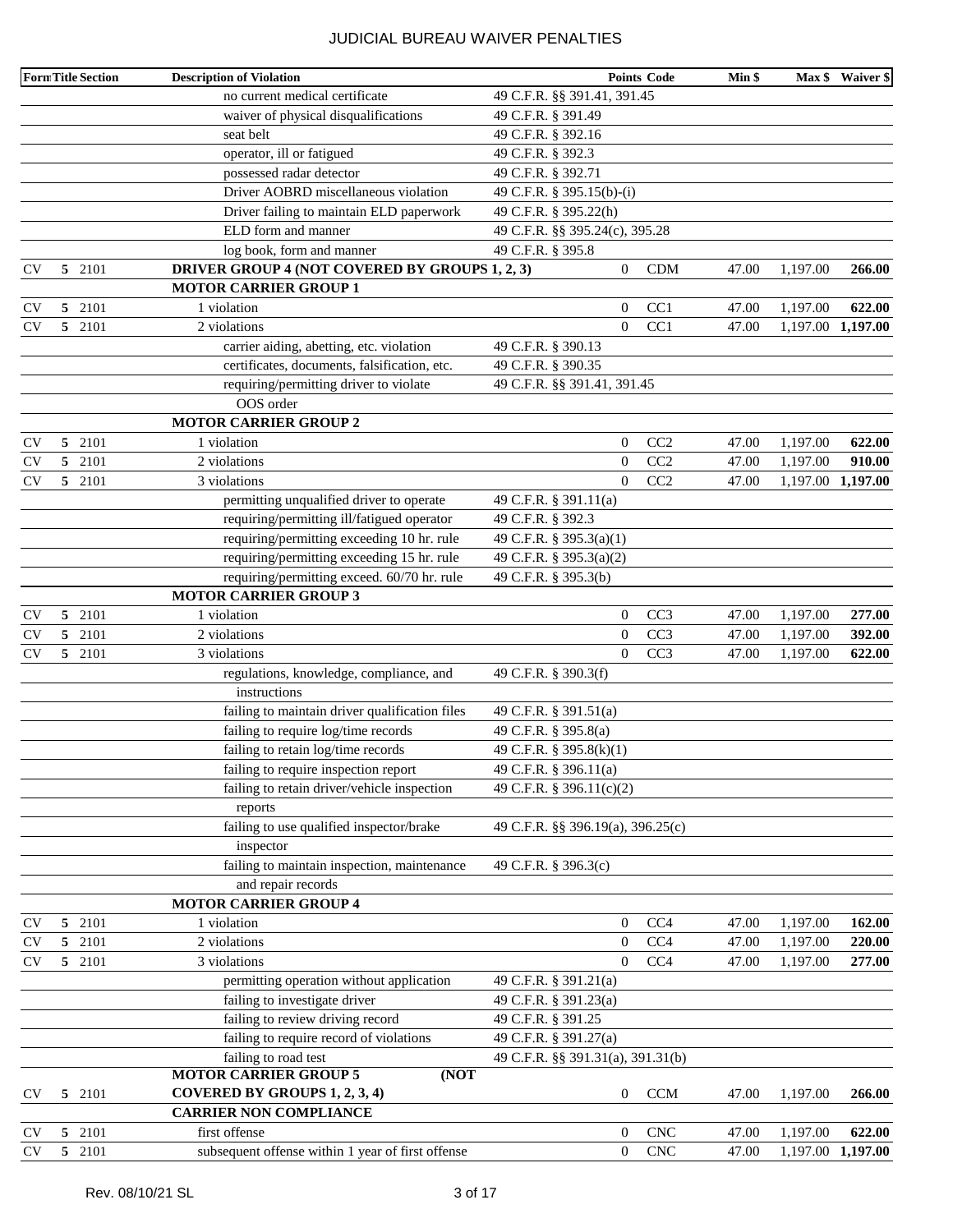|               |   | <b>FormTitle Section</b> | <b>Description of Violation</b>                                                        |                         | <b>Points Code</b> | Min \$ | Max \$   | Waiver \$         |
|---------------|---|--------------------------|----------------------------------------------------------------------------------------|-------------------------|--------------------|--------|----------|-------------------|
|               |   |                          | failing to comply with rules requiring<br>49 C.F.R. § 392.2                            |                         |                    |        |          |                   |
|               |   |                          | correction of a vehicle defect, driver                                                 |                         |                    |        |          |                   |
|               |   |                          | disqualification, or other proper notice,                                              |                         |                    |        |          |                   |
|               |   |                          | subsequent to review or inspection                                                     |                         |                    |        |          |                   |
|               |   |                          | VIOLATION OF OUT-OF-SERVICE ORDER                                                      |                         |                    |        |          |                   |
| CV            |   | 5 2101                   | first offense                                                                          | 0                       | <b>OOS</b>         | 47.00  | 1,197.00 | 622.00            |
| CV            |   | 5 2101                   | subsequent offense within 1 year of first offense                                      | $\overline{0}$          | <b>OOS</b>         | 47.00  |          | 1,197.00 1,197.00 |
|               |   |                          | operating a vehicle placed out of service                                              | 49 C.F.R. § 396.9(c)(2) |                    |        |          |                   |
|               |   |                          | before correcting defect that caused                                                   |                         |                    |        |          |                   |
|               |   |                          | vehicle to be placed out of service                                                    |                         |                    |        |          |                   |
|               |   |                          | driver operating vehicle before correcting                                             | 49 C.F.R. § 395.13(d)   |                    |        |          |                   |
|               |   |                          | defect that caused the driver to be                                                    |                         |                    |        |          |                   |
|               |   |                          | placed out of service                                                                  |                         |                    |        |          |                   |
|               |   |                          | <b>RAILROADS</b>                                                                       |                         |                    |        |          |                   |
| CV            | 5 | 3408(c)                  | Trail use rule for railroad rights-of-way                                              | 0                       | <b>RRT</b>         | 47.00  | 392.00   | 392.00            |
| CV            | 5 | 3734(b)(1)               | Trespassing on railroad property                                                       | $\theta$                | <b>TRR</b>         | 47.00  | 277.00   | 105.00            |
| <b>CV</b>     | 5 | 3734(b)(2)               | Engaging in recreational activity                                                      | $\boldsymbol{0}$        | <b>RRA</b>         | 47.00  | 277.00   | 105.00            |
| <b>CV</b>     | 5 | 3734(c)                  | Railroad stowaway                                                                      | $\boldsymbol{0}$        | <b>RRS</b>         | 47.00  | 277.00   | 105.00            |
|               |   |                          | <b>ALCOHOL</b>                                                                         |                         |                    |        |          |                   |
|               |   |                          | Misrepresenting age to procure malt/vinous/spirituous beverage -                       |                         |                    |        |          |                   |
| CV            | 7 | 656(a)(1)(A)             | 1st Offense (over 15 and under 21)                                                     | 0                       | 16A                | 300.00 | 300.00   | 300.00            |
|               |   |                          |                                                                                        |                         |                    |        |          |                   |
|               |   |                          | Misrepresenting age to procure malt/vinous/spirituous beverage –                       |                         |                    |        |          |                   |
| <b>CV</b>     | 7 | 656(a)(1)(A)             | 2nd Offense (over 15 and under 21)                                                     | $\overline{0}$          | 16A                | 0.00   | 600.00   | 500.00            |
|               |   |                          |                                                                                        |                         |                    |        |          |                   |
|               |   |                          | Possessing malt/vinous/spirituous beverage for consumption -                           |                         |                    |        |          |                   |
| <b>CV</b>     | 7 | 656(a)(1)(B)             | 1st Offense (over 15 and under 21)                                                     | 0                       | 16B                | 300.00 | 300.00   | 300.00            |
|               |   |                          | Possessing malt/vinous/spirituous beverage for consumption -                           |                         |                    |        |          |                   |
| CV            | 7 | 656(a)(1)(B)             | 2nd Offense (over 15 and under 21)                                                     | 0                       | 16B                | 0.00   | 600.00   | 500.00            |
|               |   |                          |                                                                                        |                         |                    |        |          |                   |
|               |   |                          | Consuming malt/vinous/spirituous beverage -                                            |                         |                    |        |          |                   |
| <b>CV</b>     | 7 | 656(a)(1)(C)             | 1st Offense (over 15 and under 21)                                                     | 0                       | 16C                | 300.00 | 300.00   | 300.00            |
|               |   |                          |                                                                                        |                         |                    |        |          |                   |
|               |   |                          | Consuming malt/vinous/spirituous beverage -                                            |                         |                    |        |          |                   |
| CV            | 7 | 656(a)(1)(C)             | 2nd Offense (over 15 and under 21)                                                     | 0                       | 16C                | 0.00   | 600.00   | 500.00            |
| <b>CV</b>     | 7 | 658(a)(1)                | Selling or furnishing malt beverage to minor (first offense)compliance check violation | $\theta$                | FM1                | 0.00   | 100.00   | 100.00            |
| <b>CV</b>     | 7 | 658(a)(1)                | subsequent offense                                                                     | $\mathbf{0}$            | FM <sub>2</sub>    | 100.00 | 1,000.00 | 550.00            |
|               |   |                          | <b>TOBACCO</b>                                                                         |                         |                    |        |          |                   |
| CV            |   | 7 $1005(a)$              | Possession of tobacco by person under 21 years of age (no permit/license)              | $\overline{0}$          | <b>TOB</b>         | 25.00  | 25.00    | 25.00             |
| <b>CV</b>     | 7 | 1005(a)                  | with permit or license                                                                 | $\mathbf{0}$            | <b>CIG</b>         | 25.00  | 25.00    | 25.00             |
| <b>CV</b>     | 7 | 1007                     | Furnishing or sale of tobacco to person under 21 years of age                          | $\boldsymbol{0}$        | <b>CHU</b>         | 0.00   | 100.00   | 100.00            |
| $\mathrm{CV}$ |   | 7 1007                   | subsequent offense                                                                     | $\boldsymbol{0}$        | <b>CHU</b>         | 0.00   | 500.00   | 200.00            |
| <b>CV</b>     | 9 | 3023(a)                  | <b>SCRAP METAL PROCESSORS</b><br><b>Insufficient Scrap Metal Documentation</b>         | $\boldsymbol{0}$        | <b>ISM</b>         | 0.00   | 1,000.00 | 1,000.00          |
|               |   |                          | PRECIOUS METAL DEALERS                                                                 |                         |                    |        |          |                   |
| <b>CV</b>     | 9 | 3883(d)                  | Precious metal dealer failed to display certification number                           | $\boldsymbol{0}$        | <b>PCN</b>         | 0.00   | 1,000.00 | 200.00            |
| $\mathrm{CV}$ | 9 | 3885                     | Precious metal dealer failed to create or maintain record                              | $\mathbf{0}$            | <b>PMR</b>         | 0.00   | 1,000.00 | 400.00            |
| $\mathrm{CV}$ | 9 | 3886                     | Precious metal dealer failed to retain purchase for 10 days                            | $\boldsymbol{0}$        | P10                | 0.00   | 1,000.00 | 800.00            |
| $\mathrm{CV}$ | 9 | 3887                     | Precious metal dealer purchased from person under 18 years of age                      | $\mathbf{0}$            | P18                | 0.00   | 1,000.00 | 600.00            |
| CV            | 9 | 3888                     | Precious metal dealer paid other than by check, draft or money order                   | $\boldsymbol{0}$        | <b>PCD</b>         | 0.00   | 1,000.00 | 600.00            |
|               |   |                          | <b>INTERNET COMMERCE</b>                                                               |                         |                    |        |          |                   |
| <b>CV</b>     | 9 | 4191                     | Removal of booking photographs from the internet                                       | $\boldsymbol{0}$        | <b>RBP</b>         | 0.00   | 1,000.00 | 200.00            |
| <b>CV</b>     | 9 | 4191                     | Subsequent offense                                                                     | $\overline{0}$          | RB <sub>2</sub>    | 0.00   | 2,500.00 | 500.00            |
|               |   |                          | TOURIST INFORMATION SERVICES                                                           |                         |                    |        |          |                   |
| <b>CV</b>     |   | 10 503                   | Travel information sign violation                                                      | $\boldsymbol{0}$        | <b>TIS</b>         | 0.00   | 50.00    | 25.00             |
|               |   |                          | <b>WATER RULES</b>                                                                     |                         |                    |        |          |                   |
| CV            |   | 10 1266b                 | Improper Display/Use of phosphorus fertilizer                                          | 0                       | <b>IPF</b>         | 0.00   | 500.00   | 500.00            |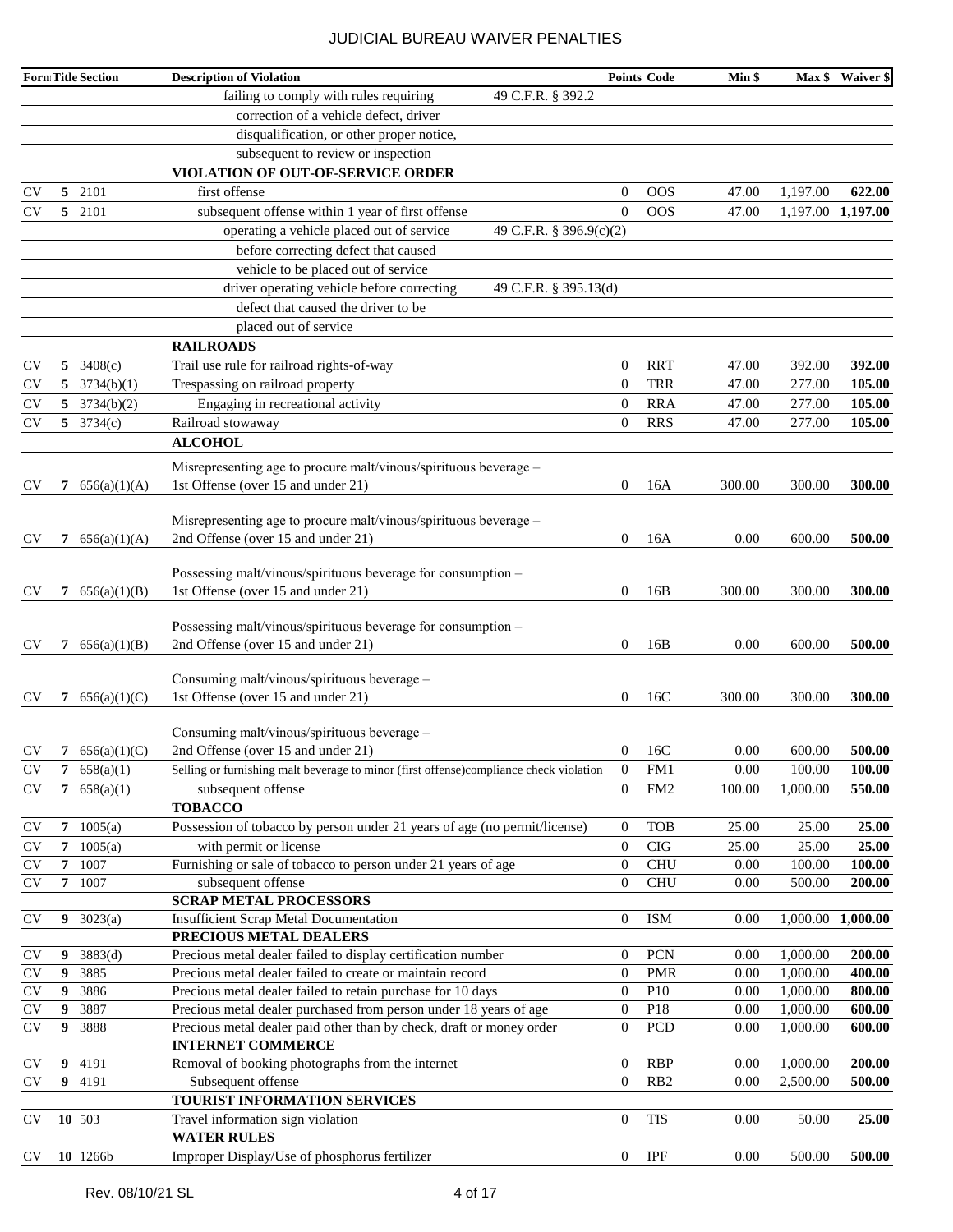|           | <b>FormTitle Section</b> | <b>Description of Violation</b>                                               |                  | <b>Points Code</b> | Min \$ | Max \$   | Waiver \$     |
|-----------|--------------------------|-------------------------------------------------------------------------------|------------------|--------------------|--------|----------|---------------|
| <b>CV</b> | 10 1424                  | Surface Water Rules: Excessive speed                                          | $\mathbf{0}$     | 9WR                | 47.00  | 392.00   | 162.00        |
| <b>CV</b> | 10 1424                  | Careless and negligent operation                                              | $\overline{0}$   | 9WR                | 47.00  | 392.00   | 220.00        |
| <b>CV</b> | 10 1424                  | Unlawful waterskiing                                                          | $\overline{0}$   | 9WR                | 47.00  | 392.00   | 134.00        |
| <b>CV</b> | 10 1424                  | Excessive noise                                                               | $\overline{0}$   | 9WR                | 47.00  | 392.00   | 134.00        |
| <b>CV</b> | 10 1424                  | Use of prohibited vessel                                                      | $\overline{0}$   | 9WR                | 47.00  | 392.00   | 249.00        |
| <b>CV</b> | 10 1424                  | Unlawful water ski course                                                     | $\mathbf{0}$     | 9WR                | 47.00  | 392.00   | 134.00        |
| <b>CV</b> | 10 1424                  | Unlawful use of engine                                                        | $\mathbf{0}$     | 9WR                | 47.00  | 392.00   | 191.00        |
| <b>CV</b> | 10 1424                  | Exceeded horsepower                                                           | $\mathbf{0}$     | 9WR                | 47.00  | 392.00   | 134.00        |
| <b>CV</b> | 10 1424                  | Unlawful placement of dock/float                                              | $\overline{0}$   | 9WR                | 47.00  | 392.00   | 134.00        |
| CV        | 10 1424                  | Violation of distance                                                         | $\mathbf{0}$     | 9WR                | 47.00  | 392.00   | 134.00        |
| <b>CV</b> | 10 1424                  | Unlawful encroachment of loon nesting site                                    | $\overline{0}$   | 9WR                | 47.00  | 392.00   | 220.00        |
| <b>CV</b> | 10 $1454(a)$             | Transporting aquatic nuisance species                                         | $\overline{0}$   | <b>AQN</b>         | 47.00  | 1,197.00 | 392.00        |
| <b>CV</b> | 10 $1454(b)$             | Not inspecting for aquatic nuisance species                                   | $\boldsymbol{0}$ | AQI                | 47.00  | 1,197.00 | 392.00        |
| <b>CV</b> | 10 $1454(c)$             | Failure to have vessel washed/inspected                                       | $\mathbf{0}$     | <b>AQW</b>         | 47.00  | 1,197.00 | 392.00        |
| <b>CV</b> | 10 $1454(d)$             | Failure to drain vessel                                                       | $\mathbf{0}$     | AQD                | 47.00  | 1,197.00 | 392.00        |
|           |                          | <b>FISH AND WILDLIFE</b>                                                      |                  |                    |        |          |               |
| FW        | 10 4145                  | Regulations controlling public access area, landing area, parking areas, etc. | 5                | 4145               | 47.00  | 1,197.00 | 162.00        |
| FW        | 10 $4251(a)$             | Fishing without a license: Resident                                           | 5                | 4251rf             | 47.00  | 1,197.00 | 122.00        |
| FW        | 10 $4251(a)$             | Nonresident                                                                   | 5                | 4251nf             | 47.00  | 1,197.00 | 162.00        |
| FW        | 10 $4251(a)$             | Hunting without a license: Resident                                           | 5                | 4251rh             | 47.00  | 1,197.00 | 122.00        |
| <b>FW</b> | 10 $4251(a)$             | Nonresident                                                                   | 5                | 4251nh             | 47.00  | 1,197.00 | 277.00        |
| <b>FW</b> | 10 $4251(a)$             | Trapping without a license: Resident                                          | 5                | 4251rt             | 47.00  | 1,197.00 | 162.00        |
| <b>FW</b> | 10 $4251(a)$             | Nonresident                                                                   | 5                | 4251nt             | 47.00  | 1,197.00 | 622.00        |
| <b>FW</b> | 10 $4251(a)$             | Hunting deer without a muzzle loading weapon license                          | 5                | 4251               | 47.00  | 1,197.00 | 105.00        |
| <b>FW</b> | 10 $4251(a)$             | Hunting without a bow and arrow license                                       | 5                | 4251               | 47.00  | 1,197.00 | 105.00        |
| FW        | 10 4266                  | Failure to have license on person                                             | 5                | 4266rc             | 47.00  | 1,197.00 | 162.00        |
| <b>FW</b> | 10 4266                  | Failure to exhibit on demand                                                  | 5                | 4266rx             | 47.00  | 1,197.00 | 162.00        |
| <b>FW</b> | 10 4267                  | False statement in fishing license application: Resident                      | 5                | 4267rff            | 47.00  | 1,197.00 | 162.00        |
| <b>FW</b> | 10 4267                  | Nonresident                                                                   | 5                | 4267nff            | 47.00  | 1,197.00 | 162.00        |
| <b>FW</b> | 10 4267                  | Altering fishing license                                                      | 5                | 4267rfa            | 47.00  | 1,197.00 | 162.00        |
| FW        | 10 4267                  | Transferring fishing license or tag to another person                         | 5                | 4267rta            | 47.00  | 1,197.00 | 162.00        |
| FW        | 10 4267                  | False statement in hunting license application: Resident                      | 5                | 4267rhf            | 47.00  | 1,197.00 | 162.00        |
| <b>FW</b> | 10 4267                  | Nonresident                                                                   | 5                | 4267nhf            | 47.00  | 1,197.00 | 277.00        |
| FW        | 10 4267                  | Altering hunting license: Resident                                            | 5                | 4267rha            | 47.00  | 1,197.00 | 162.00        |
| FW        | 10 4267                  | Nonresident                                                                   | 5                | 4267nha            | 47.00  | 1,197.00 | 277.00        |
| FW        | 10 4267                  | Transferring hunting license or tag: Resident                                 | 5                | 4267rht            | 47.00  | 1,197.00 | <b>162.00</b> |
| FW        | 10 4267                  | Nonresident                                                                   | 5                | 4267nht            | 47.00  | 1,197.00 | 277.00        |
| <b>FW</b> | 10 4267                  | Knowingly guiding person                                                      | 5                | 4267rhg            | 47.00  | 1,197.00 | 162.00        |
| <b>FW</b> | 10 4267                  | Knowingly guiding unlicensed hunter: Resident                                 | 5                | 4267nfg            | 47.00  | 1,197.00 | 162.00        |
| <b>FW</b> | 10 4267                  | Nonresident                                                                   | 5                | 4267nhg            | 47.00  | 1,197.00 | 277.00        |
| <b>FW</b> | 10 $4713(a)$             | Failure to have permission from landowner to erect blind or stand             | 5                | 4713a              | 47.00  | 1,197.00 | 162.00        |
| FW        | 10 $4713(b)$             | Failure to properly tag a blind or stand with name and address                | 5                | 4713b              | 47.00  | 1,197.00 | 162.00        |
|           | App. §7,                 |                                                                               |                  |                    |        |          |               |
| FW        | 10 Sec.9.1               | Biological collection - bear                                                  | 0                | $10$ App $7$       | 47.00  | 1,197.00 | 105.00        |
|           | App. §33,                |                                                                               |                  |                    |        |          |               |
| FW        | 10 Sec. 14.5             | Biological collection - moose                                                 | $\boldsymbol{0}$ | $10$ App $33$      | 47.00  | 1,197.00 | 105.00        |
|           |                          | F & W RESTITUTION: ASSESSED IN ADDITION TO APPLICABLE FINE AND SURCHARGE      |                  |                    |        |          |               |
| FW        | 10 $4514(b)(1)$          | Each big game (first offense)                                                 |                  |                    | 200.00 | 2,000.00 | 200.00        |
| FW        | 10 $4514(b)(1)$          | Each big game (subsequent offense)                                            |                  |                    | 500.00 | 2,000.00 | 500.00        |
| FW        | 10 $4514(b)(2)$          | Each endangered or threatened species as defined in 10 V.S.A. § 5401          |                  |                    | 500.00 | 2,000.00 | 500.00        |
| <b>FW</b> | 10 $4514(b)(3)$          | Each small game                                                               |                  |                    | 50.00  | 500.00   | 50.00         |
| <b>FW</b> | 10 $4514(b)(4)$          | Each fish                                                                     |                  |                    | 25.00  | 50.00    | 25.00         |
|           |                          | <b>WASTE TRANSPORTATION</b>                                                   |                  |                    |        |          |               |
| <b>CV</b> | 10 $6607a(d)$            | Waste transportation without permit                                           | $\boldsymbol{0}$ | <b>IWT</b>         | 47.00  | 277.00   | 277.00        |
|           |                          | HUMANE AND PROPER TREATMENT OF ANIMALS                                        |                  |                    |        |          |               |
| <b>CV</b> | 13 $352(3)$              | inhumane tethering of animal                                                  | $\boldsymbol{0}$ | AC1                | 0.00   | 500.00   | 300.00        |
| <b>CV</b> | 13 $352(3)$              | inhumane tethering of animal (local)                                          | $\boldsymbol{0}$ | AL1                | 0.00   | 500.00   | 300.00        |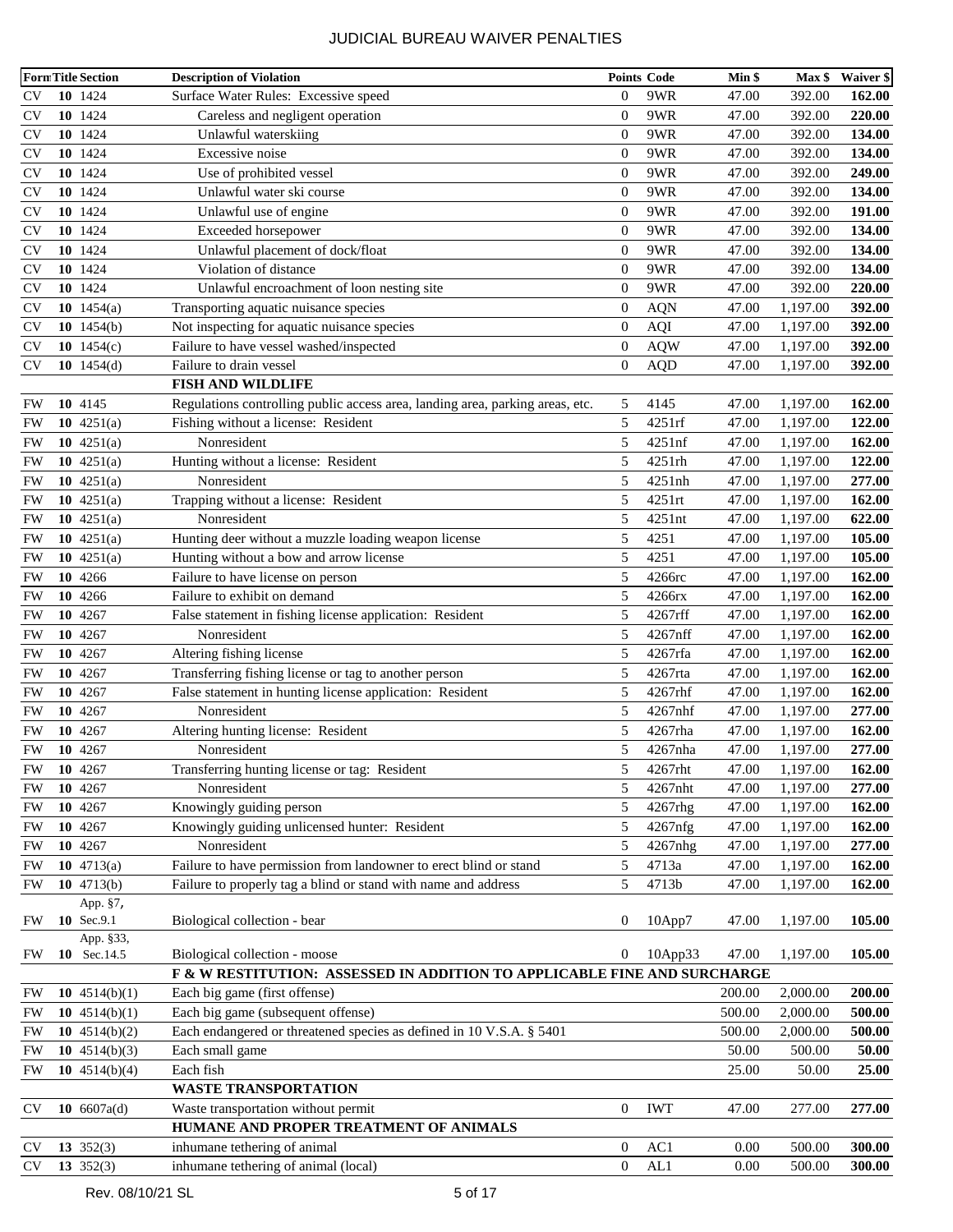|                        | <b>FormTitle Section</b> | <b>Description of Violation</b>                                                                      |                  | <b>Points Code</b> | Min \$ | Max \$               | <b>Waiver \$</b> |
|------------------------|--------------------------|------------------------------------------------------------------------------------------------------|------------------|--------------------|--------|----------------------|------------------|
| <b>CV</b>              | 13 $352(4)$              | neglect of animal                                                                                    | $\mathbf{0}$     | AC <sub>2</sub>    | 0.00   | 500.00               | 300.00           |
| <b>CV</b>              | $13 \t352(4)$            | neglect of animal (local)                                                                            | $\boldsymbol{0}$ | AL2                | 0.00   | 500.00               | 300.00           |
| <b>CV</b>              | 13 $352(9)$              | inhumane treatment of poultry                                                                        | $\boldsymbol{0}$ | AC3                | 0.00   | 500.00               | 300.00           |
| <b>CV</b>              | 13 $352(9)$              | inhumane treatment of poultry (local)                                                                | $\mathbf{0}$     | AL3                | 0.00   | 500.00               | 300.00           |
| <b>CV</b>              | 13 $355(d)$              | Interfering with guide dog (first offense)                                                           | $\mathbf{0}$     | GD1                | 0.00   | 100.00               | 75.00            |
| <b>CV</b>              | 13 $355(d)$              | Interfering with guide dog (subsequent offense)                                                      | $\boldsymbol{0}$ | GD <sub>2</sub>    | 0.00   | 250.00               | 200.00           |
| <b>CV</b>              | 13 $3602(a)(1)$          | Cutting or Damaging Tree Without Owner Consent (not more than 6 inches diameter)                     | $\boldsymbol{0}$ | DT <sub>1</sub>    | 0.00   | 25.00                | 25.00            |
|                        |                          | Cutting or Damaging Tree Without Owner Consent (more than 6 to not more than 10                      |                  |                    |        |                      |                  |
| CV <sub></sub>         | 13 $3602(a)(2)$          | inches diameter)                                                                                     | $\mathbf{0}$     | DT <sub>2</sub>    | 0.00   | 50.00                | 50.00            |
|                        |                          | Cutting or Damaging Tree Without Owner Consent (more than 10 to not more than                        |                  |                    |        |                      |                  |
| <b>CV</b>              | 13 $3602(a)(3)$          | 14 inches diameter)                                                                                  | 0                | DT3                | 0.00   | 150.00               | 100.00           |
|                        |                          | Cutting or Damaging Tree Without Owner Consent (more than 14 to not more than                        |                  |                    |        |                      |                  |
| <b>CV</b>              | 13 $3602(a)(4)$          | 18 inches diameter)                                                                                  | 0                | DT <sub>4</sub>    | 0.00   | 500.00               | 300.00           |
| <b>CV</b>              | 13 $3602(a)(5)$          | Cutting or Damaging Tree Without Owner Consent (more than 18 to not more than<br>22 inches diameter) | $\boldsymbol{0}$ | DT <sub>5</sub>    | 0.00   | 1,000.00             | 600.00           |
| <b>CV</b>              | 13 $3602(a)(6)$          | Cutting or Damaging Tree Without Owner Consent (greater than 22 inches diameter)                     | $\mathbf{0}$     | DT <sub>6</sub>    | 0.00   | 1,500.00             | 1,000.00         |
| <b>CV</b>              | 13 3603                  | Failure of Landowner to Mark Harvest Unit                                                            | $\mathbf{0}$     | MHU                | 250.00 | 1,000.00             | 600.00           |
|                        |                          | <b>HAZING</b>                                                                                        |                  |                    |        |                      |                  |
| <b>CV</b>              | 16 $570j(c)(1)$          |                                                                                                      | $\mathbf{0}$     | HZ1                | 0.00   | 5,000.00             | 100.00           |
| <b>CV</b>              | 16 $570j(c)(1)$          | Hazing in primary school<br>Hazing in secondary school                                               | $\mathbf{0}$     | HZ <sub>2</sub>    | 0.00   | 5,000.00             | 500.00           |
|                        |                          | Hazing in post secondary school                                                                      | $\mathbf{0}$     | HZ3                | 0.00   |                      | 1,000.00         |
| <b>CV</b><br><b>CV</b> | 16 $570j(c)(1)$          |                                                                                                      | $\boldsymbol{0}$ | SH <sub>2</sub>    | 0.00   | 5,000.00<br>5,000.00 | 100.00           |
|                        | 16 $570j(c)(2)$          | Soliciting hazing, etc., in primary school                                                           |                  | SH <sub>3</sub>    |        |                      | 500.00           |
| <b>CV</b>              | 16 $570j(c)(2)$          | Soliciting hazing, etc., in secondary school                                                         | $\boldsymbol{0}$ |                    | 0.00   | 5,000.00             |                  |
| <b>CV</b>              | 16 $570j(c)(2)$          | Soliciting hazing, etc., in post secondary school                                                    | $\boldsymbol{0}$ | SH1                | 0.00   | 5,000.00             | 1,000.00         |
| <b>CV</b>              | 16 $570j(c)(3)$          | Failing to prevent hazing                                                                            | $\mathbf{0}$     | FH <sub>2</sub>    | 0.00   | 5,000.00             | 2,000.00         |
|                        |                          | RENTAL HOUSING SAFETY                                                                                |                  |                    |        |                      |                  |
| <b>CV</b>              | 18 603                   | Rental housing health code violation                                                                 | $\boldsymbol{0}$ | <b>RHC</b>         |        | See 18 V.S.A. § 603  |                  |
|                        |                          | <b>ESSENTIAL MAINTENANCE PRACTICES</b>                                                               |                  |                    |        |                      |                  |
| <b>CV</b>              | 18 1759                  | EMP compliance statement not filed by due date                                                       | $\mathbf{0}$     | EM <sub>1</sub>    | 0.00   | 50.00                | 50.00            |
| <b>CV</b>              | 18 1759                  | EMP compliance statement not filed $&$ EMP not performed by due date                                 | $\mathbf{0}$     | EM <sub>2</sub>    | 0.00   | 300.00               | 300.00           |
| <b>CV</b>              | 18 1759                  | EMP compliance statement not filed within 30 days of due date                                        | $\overline{0}$   | EM <sub>3</sub>    | 0.00   | 150.00               | 150.00           |
|                        |                          | EMP compliance statement not filed within 30 days of due date $\&$                                   |                  |                    |        |                      |                  |
| <b>CV</b>              | 18 1759                  | EMP not performed by due date                                                                        | 0                | EM4                | 0.00   | 400.00               | 400.00           |
|                        |                          | POSSESSION AND CONTROL OF REGULATED DRUGS                                                            |                  |                    |        |                      |                  |
| <b>CV</b>              | 18 $4230a(a)(2)$         | Consuming cannabis in a public place - 1st offense                                                   | $\overline{0}$   | MC1                | 0.00   | 100.00               | 100.00           |
| <b>CV</b>              | 18 $4230a(a)(2)$         | Consuming cannabis in a public place - 2nd offense                                                   | $\mathbf{0}$     | MC <sub>2</sub>    | 0.00   | 200.00               | 200.00           |
| <b>CV</b>              | 18 $4230a(a)(2)$         | Consuming cannabis in a public place - 3rd or subsequent offense                                     | $\boldsymbol{0}$ | MC <sub>3</sub>    | 0.00   | 500.00               | 500.00           |
| <b>CV</b>              | 18 $4230b(a)(1)$         | Possessing cannabis/hashish - 1st Offense (over 15 and under 21)                                     | $\mathbf{0}$     | MJ1                | 300.00 | 300.00               | 300.00           |
| <b>CV</b>              | 18 $4230b(a)(2)$         | Possessing cannabis/hashish - Subsequent Offense (over 15 and under 21)                              | $\boldsymbol{0}$ | MJ2                | 0.00   | 600.00               | 500.00           |
| <b>CV</b>              | 18 $4234(c)$             | Possession of buprenorphine- under 21- first offense                                                 | $\boldsymbol{0}$ | BP1                | 300.00 | 300.00               | 300.00           |
| <b>CV</b>              | 18 $4234(c)$             | Possession of buprenorphine- under 21- subsequent offense                                            | $\boldsymbol{0}$ | BP <sub>2</sub>    | 0.00   | 600.00               | 500.00           |
| <b>CV</b>              | 18 $4249(a)(4)$          | transportation of tobacco into places of detention: 1st offense                                      | $\mathbf{0}$     | TO1                | 47.00  | 565.00               | 277.00           |
|                        |                          | 2nd offense                                                                                          | $\boldsymbol{0}$ | TO <sub>2</sub>    | 47.00  | 1,082.00             | 737.00           |
|                        |                          | PRECURSOR DRUGS OF METHAMPHETAMINE                                                                   |                  |                    |        |                      |                  |
| <b>CV</b>              | 18 $4234b(b)(3)$         | Sale of ephedrine, pseudoephedrine and phenylpropanolamine: 1st offense                              | $\mathbf{0}$     | <b>SEP</b>         | 0.00   | 100.00               | 100.00           |
|                        |                          | 2nd offense                                                                                          | $\boldsymbol{0}$ | <b>SEP</b>         | 0.00   | 500.00               | 500.00           |
|                        |                          | ENVIRONMENTAL MITIGATION SITE                                                                        |                  |                    |        |                      |                  |
| <b>CV</b>              | 19 $7(j)$                | Public access or use rule for environmental mitigation site                                          | $\boldsymbol{0}$ | <b>EMS</b>         | 47.00  | 392.00               | 220.00           |
|                        |                          | <b>CRIMINAL HISTORY</b>                                                                              |                  |                    |        |                      |                  |
| <b>CV</b>              | 20 2056a                 | Dissemination of criminal history (agencies)                                                         | $\boldsymbol{0}$ | CH <sub>1</sub>    | 0.00   | 5,000.00             | 1,000.00         |
| <b>CV</b>              | 20 2056b                 | Dissemination of criminal history (researchers)                                                      | $\boldsymbol{0}$ | CH <sub>2</sub>    | 0.00   | 5,000.00             | 1,000.00         |
|                        |                          | <b>CORRECTIONAL FACILITIES</b>                                                                       |                  |                    |        |                      |                  |
|                        |                          |                                                                                                      | $\boldsymbol{0}$ | <b>DRN</b>         | 0.00   | 500.00               | 300.00           |
| <b>CV</b>              | $20 \t4625(b)$           | Operating a drone over a correctional facility                                                       |                  |                    |        |                      |                  |
|                        |                          | <b>LABOR</b>                                                                                         |                  |                    |        |                      |                  |
| <b>CV</b>              | 21 303                   | Violating Nursing Mother's Rights                                                                    | $\boldsymbol{0}$ | <b>NMR</b><br>SW1  | 0.00   | 100.00               | 100.00<br>750.00 |
| <b>CV</b>              | 21 $692(c)(1)$           | Violating stop-work order (first offense - duration 1 day)                                           | $\boldsymbol{0}$ |                    | 0.00   | 5,000.00             |                  |
| <b>CV</b>              | 21 $692(c)(1)$           | Violating stop-work order (first offense - duration 2 days)                                          | $\boldsymbol{0}$ | SW <sub>2</sub>    | 0.00   | 5,000.00             | 2,250.00         |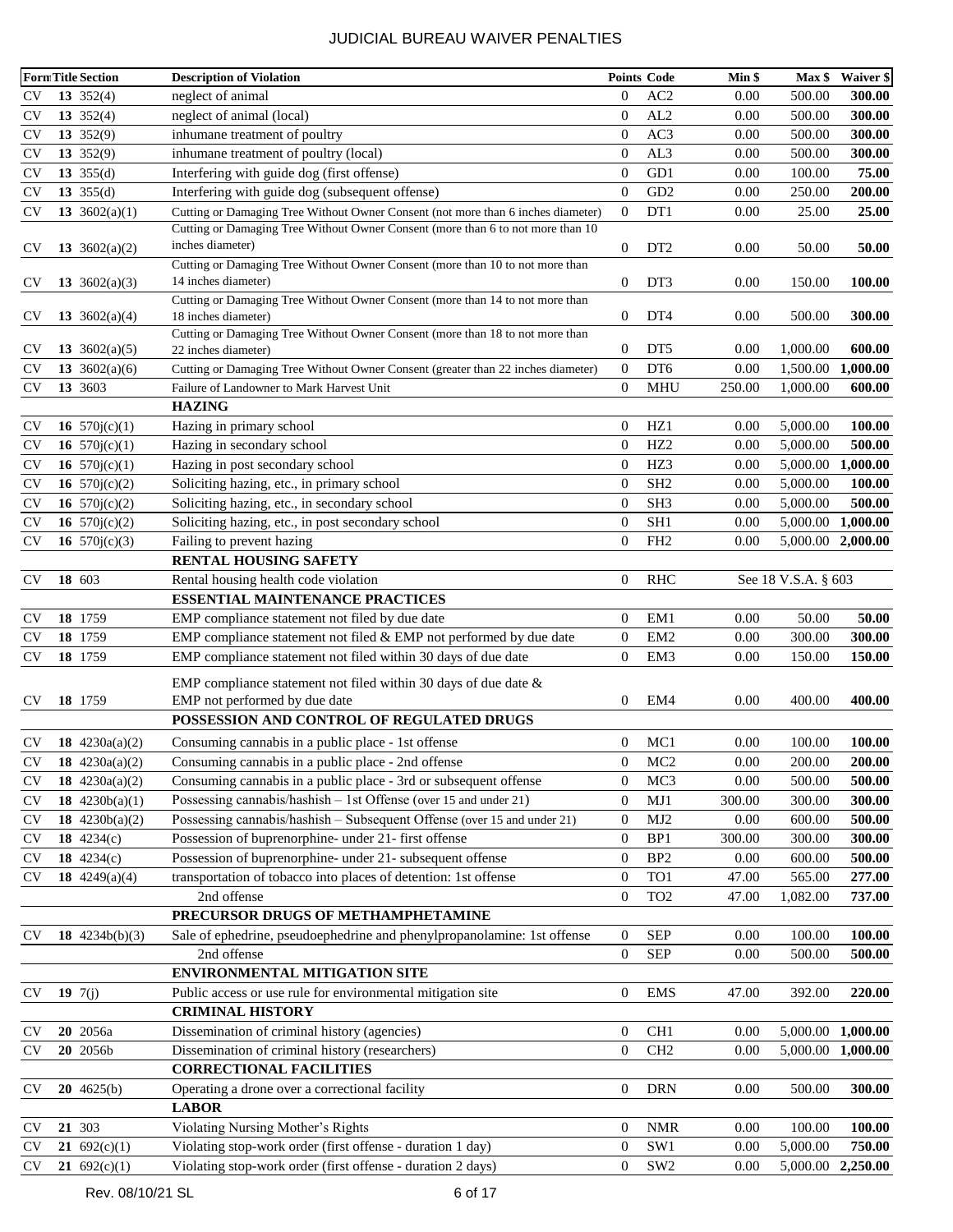|                         | <b>FormTitle Section</b> | <b>Description of Violation</b>                                               |                  | <b>Points Code</b> | Min \$ |                    | Max \$ Waiver \$ |
|-------------------------|--------------------------|-------------------------------------------------------------------------------|------------------|--------------------|--------|--------------------|------------------|
| <b>CV</b>               | 21 $692(c)(1)$           | Violating stop-work order (first offense - duration 3 days or more)           | $\overline{0}$   | SW <sub>3</sub>    | 0.00   | 5,000.00           | 3,750.00         |
| <b>CV</b>               | 21 $692(c)(1)$           | Violating stop-work order (subsequent offense - duration 1 day)               | $\boldsymbol{0}$ | SW4                | 0.00   | 10,000.00          | 3,750.00         |
| <b>CV</b>               | 21 $692(c)(1)$           | Violating stop-work order (subsequent offense - duration 2 or more days)      | $\overline{0}$   | SW <sub>5</sub>    | 0.00   | 10,000.00 7,500.00 |                  |
|                         |                          | <b>TRAFFIC</b>                                                                |                  |                    |        |                    |                  |
| $\mathbf{C} \mathbf{V}$ | 23 $203(a)(1)$           | Counterfeit plates, stickers, etcetera                                        | $\overline{0}$   | CM1                | 97.00  | 1,247.00           | 299.00           |
| <b>CV</b>               | 23 $203(a)(2)$           | Display fictitious or altered license/registration                            | $\boldsymbol{0}$ | CM2                | 97.00  | 1,247.00           | 299.00           |
| <b>CV</b>               | 23 $203(a)(3)$           | Loaning license                                                               | $\boldsymbol{0}$ | CM <sub>3</sub>    | 97.00  | 1,247.00           | 299.00           |
| <b>CV</b>               | 23 $203(a)(4)$           | Display as own license not issued                                             | $\boldsymbol{0}$ | CM4                | 97.00  | 1,247.00           | 299.00           |
| <b>CV</b>               | 23 $203(a)(5)$           | Permit unlawful use of license                                                | $\overline{0}$   | CM <sub>5</sub>    | 97.00  | 1,247.00           | 299.00           |
| <b>CV</b>               | 23 $203(a)(6)$           | Fraud in obtaining or attempting to obtain documents                          | $\boldsymbol{0}$ | CM <sub>6</sub>    | 97.00  | 1,247.00           | 299.00           |
| <b>CV</b>               | 23 $203(a)(7)$           | False application in obtaining or attempting to obtain documents              | $\boldsymbol{0}$ | CM <sub>8</sub>    | 97.00  | 1,247.00           | 299.00           |
| <b>CV</b>               | 23 $203(a)(8)$           | Loaning identity documents to aid in application attempting fraud             | $\boldsymbol{0}$ | CM7                | 97.00  | 1,247.00           | 299.00           |
| <b>CV</b>               | 23 $203(a)(9)$           | Displaying inspection sticker not assigned                                    | $\boldsymbol{0}$ | CM <sub>9</sub>    | 97.00  | 1,247.00           | 299.00           |
| <b>CV</b>               | 23 204                   | Failing to return license after suspension                                    | $\boldsymbol{0}$ | FRL                | 97.00  | 1,247.00           | 120.00           |
| <b>CV</b>               | 23 205                   | Notification of change of name or address                                     | $\boldsymbol{0}$ | <b>NAC</b>         | 97.00  | 1,247.00           | 109.00           |
| <b>CV</b>               | 23 301                   | Persons required to register                                                  | $\boldsymbol{0}$ | $\rm NR$           | 47.00  | 1,197.00           | 162.00           |
| <b>CV</b>               | 23 $304a(e)(1)$          | Parking in a handicapped parking space                                        | $\boldsymbol{0}$ | HP                 | 277.00 | 1,197.00           | 306.00           |
| <b>CV</b>               | 23 $304a(e)(2)$          | Parking in a handicapped parking space using another's placard                | $\overline{0}$   | <b>HDP</b>         | 507.00 | 1,197.00           | 622.00           |
| <b>CV</b>               | 23 307                   | Failure to carry registration certificate                                     | $\overline{0}$   | FCC                | 47.00  | 1,197.00           | 70.00            |
| <b>CV</b>               | $23 \text{ } 307(d)$     | Failure to carry registration within 14 days of expiration                    | $\boldsymbol{0}$ | RX4                | 0.00   | 5.00               | 5.00             |
| <b>CV</b>               | 23 310                   | Loaning or permitting the use of number plates                                | $\boldsymbol{0}$ | LP                 | 47.00  | 1,197.00           | 249.00           |
| <b>CV</b>               | 23 311                   | Operating unregistrable motor vehicle without permit                          | $\overline{0}$   | <b>OWP</b>         | 47.00  | 1,197.00           | 220.00           |
| <b>CV</b>               | 23 322                   | Failure to return certificate on sale of vehicle                              | $\boldsymbol{0}$ | <b>FRC</b>         | 47.00  | 1,197.00           | 162.00           |
| <b>CV</b>               | 23 367a                  | Special purpose truck misuse: First offense                                   | $\boldsymbol{0}$ | MT1                | 162.00 | 162.00             | 162.00           |
| <b>CV</b>               | 23 367a                  | Subsequent offense within 12 months                                           | $\boldsymbol{0}$ | MT <sub>2</sub>    | 277.00 | 277.00             | 277.00           |
| <b>CV</b>               | 23 368                   | Misuse of farm registration                                                   | $\boldsymbol{0}$ | <b>MPF</b>         | 47.00  | 249.00             | 249.00           |
| <b>CV</b>               | 23 370(a)                | Registration of farm tractors and trailers : First offense                    | $\boldsymbol{0}$ | <b>FTT</b>         | 47.00  | 1,197.00           | 105.00           |
| <b>CV</b>               | 23 $370(a)$              | Second offense                                                                | $\boldsymbol{0}$ | <b>FTT</b>         | 47.00  | 1,197.00           | 162.00           |
| <b>CV</b>               | $23 \t371a(b)$           | Failure to display red reflector on wood splitter or poll dinkey              | $\boldsymbol{0}$ | <b>RED</b>         | 47.00  | 76.00              | 76.00            |
| <b>CV</b>               | 23 $421(a)(1)$           | Failure to obtain or display motor truck permit                               | $\overline{0}$   | <b>HUP</b>         | 162.00 | 335.00             | 162.00           |
| <b>CV</b>               | 23 $421(a)(3)$           | Failure to file report                                                        | $\boldsymbol{0}$ | <b>HRR</b>         | 162.00 | 335.00             | 162.00           |
| <b>CV</b>               | 23 $421(a)(4)$           | Failure to keep records                                                       | $\boldsymbol{0}$ | HUF                | 162.00 | 335.00             | 162.00           |
| <b>CV</b>               | 23 451                   | Dealer's certificate (Display violation)                                      | $\boldsymbol{0}$ | <b>FDC</b>         | 47.00  | 1,197.00           | 450.00           |
| <b>CV</b>               | 23 454                   | Dealer's use of motor vehicle                                                 | $\overline{0}$   | <b>DUM</b>         | 47.00  | 1,197.00           | 450.00           |
| <b>CV</b>               | 23 455                   | Use of dealer's number plate by others than a dealer                          | $\overline{0}$   | <b>MDP</b>         | 47.00  | 1,197.00           | 162.00           |
| <b>CV</b>               | 23 456                   | Employees' use of dealer's plates restricted                                  | 0                | <b>EDP</b>         | 47.00  | 1,197.00           | 162.00           |
| <b>CV</b>               | 23 458                   | Limitation of use of temporary number plates                                  | $\boldsymbol{0}$ | <b>TNP</b>         | 47.00  | 1,197.00           | 162.00           |
| <b>CV</b>               | 23 460                   | Dealer's use of temporary number plates restricted                            | $\boldsymbol{0}$ | <b>DUT</b>         | 47.00  | 1,197.00           | 162.00           |
| <b>CV</b>               | 23 461                   | Failure to destroy temporary plates                                           | $\boldsymbol{0}$ | <b>TPD</b>         | 47.00  | 1,197.00           | 105.00           |
| <b>CV</b>               | 23 462                   | Failure to return dealer registration/plates                                  | $\boldsymbol{0}$ | <b>CDR</b>         | 47.00  | 1,197.00           | 450.00           |
| <b>CV</b>               | 23 464                   | Return of number plates by dealer                                             | $\boldsymbol{0}$ | <b>RDP</b>         | 47.00  | 1,197.00           | 162.00           |
| <b>CV</b>               | 23 465                   | Loaning dealer's number plates prohibited                                     | $\boldsymbol{0}$ | LDP                | 47.00  | 1,197.00           | 220.00           |
| <b>CV</b>               | 23 466                   | Failure of dealer to keep records                                             | $\boldsymbol{0}$ | <b>DKR</b>         | 47.00  | 1,197.00           | 220.00           |
| <b>CV</b>               | 23 467                   | Failure of dealer to report purchase and sale of vehicle                      | $\boldsymbol{0}$ | <b>DPS</b>         | 47.00  | 1,197.00           | 76.00            |
| <b>CV</b>               | 23 468                   | Operating a motor vehicle under dealer's number plates                        | $\boldsymbol{0}$ | MP                 | 47.00  | 1,197.00           | 162.00           |
| <b>CV</b>               | 23 472                   | Evidence of dealer authorization                                              | $\boldsymbol{0}$ | <b>EDA</b>         | 47.00  | 1,197.00           | 450.00           |
| <b>CV</b>               | 23 473                   | Illegally buying/selling/offering motor vehicles for sale - 1st Offense       | $\boldsymbol{0}$ | IB1                | 47.00  | 622.00             | 335.00           |
| <b>CV</b>               | 23 473                   | Illegally buying/selling/offering motor vehicles for sale -Subsequent Offense | $\boldsymbol{0}$ | IB2                | 47.00  | 622.00             | 622.00           |
| <b>CV</b>               | 23 491                   | Use of transporter plates restricted                                          | $\boldsymbol{0}$ | <b>UTP</b>         | 47.00  | 1,197.00           | 162.00           |
| <b>CV</b>               | 23 493                   | Loaning transporter plates prohibited                                         | $\boldsymbol{0}$ | <b>LTP</b>         | 47.00  | 1,197.00           | 220.00           |
| <b>CV</b>               | 23 495                   | Failure of transporter to return registration certificate                     | 0                | <b>STR</b>         | 47.00  | 1,197.00           | 105.00           |
| <b>CV</b>               | 23 496                   | Transporter required to keep written records                                  | $\boldsymbol{0}$ | <b>TKR</b>         | 47.00  | 1,197.00           | 162.00           |
| <b>CV</b>               | 23 511                   | Failed to display front registration plate                                    | $\boldsymbol{0}$ | DP                 | 47.00  | 1,197.00           | 76.00            |
|                         |                          | Failed to display rear registration plate or failed to                        |                  |                    |        |                    |                  |
| <b>CV</b>               | 23 511                   | display both registration plates                                              | $\boldsymbol{0}$ | DP <sub>2</sub>    | 47.00  | 1,197.00           | 105.00           |
| <b>CV</b>               | 23 $511(b)$              | Operating without displaying validation sticker on registration plate         | $\boldsymbol{0}$ | <b>VSP</b>         | 47.00  | 1,197.00           | 76.00            |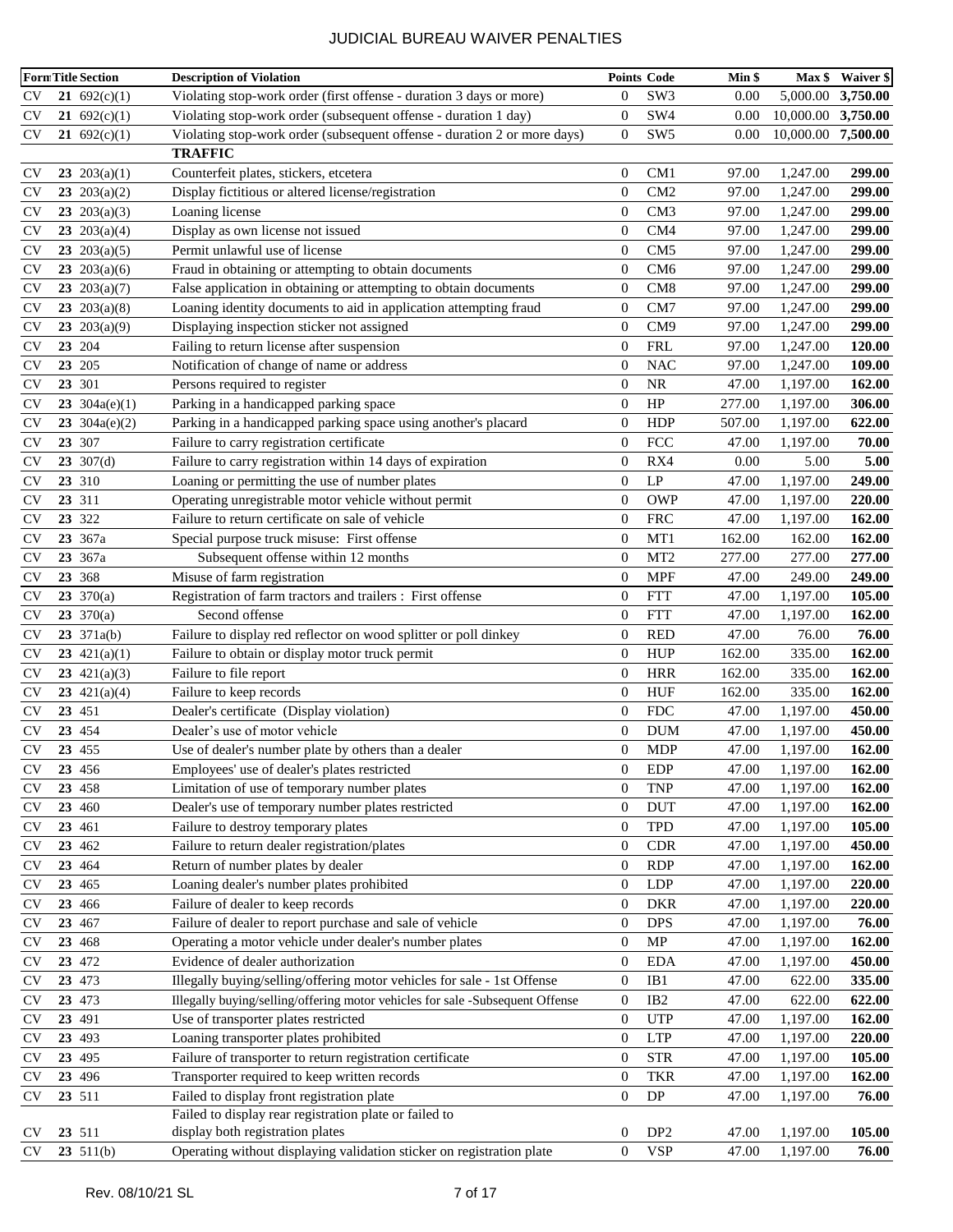|           | <b>FormTitle Section</b> | <b>Description of Violation</b>                                                                   |                  | <b>Points Code</b> | Min \$ |          | Max \$ Waiver \$ |
|-----------|--------------------------|---------------------------------------------------------------------------------------------------|------------------|--------------------|--------|----------|------------------|
| CV        | $23 \t511(d)$            | Failure to display validation within 14 days of expiration                                        | $\overline{0}$   | VX4                | 0.00   | 5.00     | 5.00             |
| CV        | 23 512                   | Rear number plate of trailer or semi-trailer                                                      | $\overline{0}$   | <b>DPT</b>         | 47.00  | 1,197.00 | 162.00           |
| CV        | 23 513                   | Misuse of number plates                                                                           | $\boldsymbol{0}$ | <b>PNA</b>         | 47.00  | 1,197.00 | 162.00           |
| <b>CV</b> | 23 601                   | Operating without a license                                                                       | $\overline{2}$   | NL                 | 47.00  | 1,197.00 | 162.00           |
| <b>CV</b> | 23 602                   | Operating farm tractors or highway equipment without license                                      | 2                | <b>FNL</b>         | 47.00  | 1,197.00 | 162.00           |
| <b>CV</b> | 23 611                   | Possession of license certificate                                                                 | $\overline{c}$   | PL                 | 47.00  | 1,197.00 | 59.00            |
| <b>CV</b> | 23 612                   | Restricted license                                                                                | $\overline{2}$   | <b>RNL</b>         | 47.00  | 1,197.00 | 162.00           |
| <b>CV</b> | 23 614(b)                | Carrying passengers for hire                                                                      | $\overline{2}$   | <b>CPH</b>         | 47.00  | 1,197.00 | 162.00           |
| <b>CV</b> | 23614(b)                 | Driving for employment                                                                            | $\overline{2}$   | <b>DFE</b>         | 47.00  | 1,197.00 | 162.00           |
| <b>CV</b> | 23 $614(c)$              | Passenger restrictions                                                                            | $\overline{2}$   | PR                 | 47.00  | 105.00   | 105.00           |
| <b>CV</b> | 23 614                   | Other violation of rights under junior license                                                    | $\overline{2}$   | JNL                | 47.00  | 1,197.00 | 162.00           |
| <b>CV</b> | 23 $615(a)$              | Operating without learner's permit                                                                | $\overline{c}$   | <b>NLP</b>         | 47.00  | 105.00   | 105.00           |
| <b>CV</b> | 23 $615(a)$              | Passenger age violation                                                                           | $\overline{2}$   | PAV                | 47.00  | 105.00   | 105.00           |
| <b>CV</b> | 23 $615(a)(1)(B)$        | Riding with learner's permit holder while under the influence                                     | $\mathbf{0}$     | <b>RWU</b>         | 47.00  | 1,197.00 | 249.00           |
| CV        | 23 676                   | Operating after suspension/revocation/refusal                                                     | $\overline{0}$   | <b>OSC</b>         | 47.00  | 1,197.00 | 249.00           |
| <b>CV</b> | 23.677(a)                | Operating commercial vehicle after disqualification                                               | $\overline{2}$   | <b>CVA</b>         | 47.00  | 1,197.00 | 220.00           |
| <b>CV</b> | 23 711                   | Operating driving school/providing driver instruction without a license                           | $\mathbf{0}$     | OIL                | 47.00  | 622.00   | 450.00           |
| <b>CV</b> | 23 $800(a)$              | Operating without liability insurance                                                             | $\overline{2}$   | <b>INS</b>         | 47.00  | 622.00   | 162.00           |
| <b>CV</b> | 23 $800(c)$              | Operating without proof of financial responsibility                                               | $\overline{0}$   | <b>INC</b>         | 47.00  | 162.00   | 76.00            |
|           |                          | STATE SPEED ZONE (NOT APPLICABLE FOR 50 MPH SPEED LIMIT)                                          |                  |                    |        |          |                  |
|           |                          | Multiply Waiver \$ by MPH over limit, then add 15% of fine (rounded up) and \$47.00 surcharges.   |                  |                    |        |          |                  |
| <b>CV</b> | 23 1003                  | 1-10 MPH over speed limit                                                                         | 2                | <b>S00</b>         | 47.00  | 1,197.00 | 5.00             |
| <b>CV</b> | 23 1003                  | Work or school zone                                                                               | $\overline{c}$   | <b>S00</b>         | 47.00  | 2,347.00 | 10.00            |
| <b>CV</b> | 23 1003                  | 11-20 MPH over speed limit                                                                        | 3                | S <sub>02</sub>    | 47.00  | 1,197.00 | 6.00             |
| <b>CV</b> | 23 1003                  | Work or school zone                                                                               | 3                | S <sub>02</sub>    | 47.00  | 2,347.00 | 12.00            |
| <b>CV</b> | 23 1003                  | 21-30 MPH over speed limit                                                                        | 5                | S <sub>03</sub>    | 47.00  | 1,197.00 | 8.00             |
| <b>CV</b> | 23 1003                  | Work or school zone                                                                               | 5                | S03                | 47.00  | 2,347.00 | 16.00            |
| <b>CV</b> | 23 1003                  | 31 or more MPH over speed limit                                                                   | 8                | S <sub>04</sub>    | 47.00  | 1,197.00 | 12.00            |
| <b>CV</b> | 23 1003                  | Work or school zone                                                                               | 8                | S <sub>04</sub>    | 47.00  | 2,347.00 | 24.00            |
| <b>CV</b> | 23 1003                  | Commercial motor vehicle 15 MPH over speed limit                                                  | 3                | S <sub>05</sub>    | 47.00  | 1,197.00 | 6.00             |
| CV        | 23 1003                  | Work or school zone                                                                               | 3                | S <sub>05</sub>    | 47.00  | 2,347.00 | 12.00            |
| <b>CV</b> | 23 1003                  | Commercial motor vehicle 16-20 MPH over speed limit                                               | 3                | S <sub>05</sub>    | 47.00  | 1,197.00 | 9.00             |
| <b>CV</b> | 23 1003                  | Work or school zone                                                                               | 3                | S <sub>05</sub>    | 47.00  | 2,347.00 | 18.00            |
| <b>CV</b> | 23 1003                  | Commercial motor vehicle 21 to 30 MPH over speed limit                                            | 5                | S03                | 47.00  | 1,772.00 | 12.00            |
| <b>CV</b> | 23 1003                  | Work or school zone                                                                               | 5                | S03                | 47.00  | 3,497.00 | 24.00            |
| <b>CV</b> | 23 1003                  | Commercial motor vehicle 31 or more MPH over speed limit                                          | 8                | S <sub>04</sub>    | 47.00  | 1,772.00 | <b>18.00</b>     |
| <b>CV</b> | 23 1003                  | Work or school zone                                                                               | 8                | S <sub>04</sub>    | 47.00  | 3,497.00 | 36.00            |
|           |                          | INTERSTATE AND CONTROLLED ACCESS SPEED ZONE                                                       |                  |                    |        |          |                  |
|           |                          | Multiply Waiver $$ by MPH$ over limit, then add 15% of fine (rounded up) and $$47.00$ surcharges. |                  |                    |        |          |                  |
| <b>CV</b> | 23 1004                  | 1-10 MPH over speed limit                                                                         | 2                | <b>ISL</b>         | 47.00  | 1,197.00 | 5.00             |
| <b>CV</b> | 23 1004                  | Work or school zone                                                                               | $\mathbf{2}$     | <b>ISL</b>         | 47.00  | 2,347.00 | 10.00            |
| <b>CV</b> | 23 1004                  | 11-20 MPH over speed limit                                                                        | $\overline{2}$   | <b>ISL</b>         | 47.00  | 1,197.00 | 6.00             |
| <b>CV</b> | 23 1004                  | Work or school zone                                                                               | $\overline{2}$   | <b>ISL</b>         | 47.00  | 2,347.00 | 12.00            |
| <b>CV</b> | 23 1004                  | 21-30 MPH over speed limit                                                                        | $\sqrt{2}$       | ${\rm IS}$         | 47.00  | 1,197.00 | 8.00             |
| CV        | 23 1004                  | Work or school zone                                                                               | $\sqrt{2}$       | <b>IS</b>          | 47.00  | 2,347.00 | 16.00            |
| <b>CV</b> | 23 1004                  | 31 or more MPH over speed limit                                                                   | $\overline{c}$   | IS                 | 47.00  | 1,197.00 | 12.00            |
| <b>CV</b> | 23 1004                  | Work or school zone                                                                               | $\overline{c}$   | $\mathbf{IS}$      | 47.00  | 2,347.00 | 24.00            |
| <b>CV</b> | 23 1004                  | Commercial motor vehicle 15 MPH over speed limit                                                  | $\overline{c}$   | <b>ISC</b>         | 47.00  | 1,197.00 | 6.00             |
| <b>CV</b> | 23 1004                  | Work or school zone                                                                               | $\overline{2}$   | <b>ISC</b>         | 47.00  | 2,347.00 | 12.00            |
| <b>CV</b> | 23 1004                  | Commercial motor vehicle 16 to 20 MPH over speed limit                                            | $\overline{c}$   | <b>ISC</b>         | 47.00  | 1,197.00 | 9.00             |
| <b>CV</b> | 23 1004                  | Work or school zone                                                                               | $\overline{2}$   | <b>ISC</b>         | 47.00  | 2,347.00 | 18.00            |
| <b>CV</b> | 23 1004                  | Commercial motor vehicle 21 to 30 MPH over speed limit                                            | $\overline{2}$   | <b>ISC</b>         | 47.00  | 1,772.00 | 12.00            |
| CV        | 23 1004                  | Work or school zone                                                                               | $\overline{c}$   | <b>ISC</b>         | 47.00  | 3,497.00 | 24.00            |
| <b>CV</b> | 23 1004                  | Commercial motor vehicle 31 or more MPH over speed limit                                          | $\overline{2}$   | <b>ISC</b>         | 47.00  | 1,772.00 | 18.00            |
| <b>CV</b> | 23 1004                  | Work or school zone                                                                               | $\overline{c}$   | <b>ISC</b>         | 47.00  | 3,497.00 | 36.00            |
| <b>CV</b> | 23 1004                  | Interstate highway regulations                                                                    | $\overline{c}$   | <b>IRV</b>         | 47.00  | 1,197.00 | 162.00           |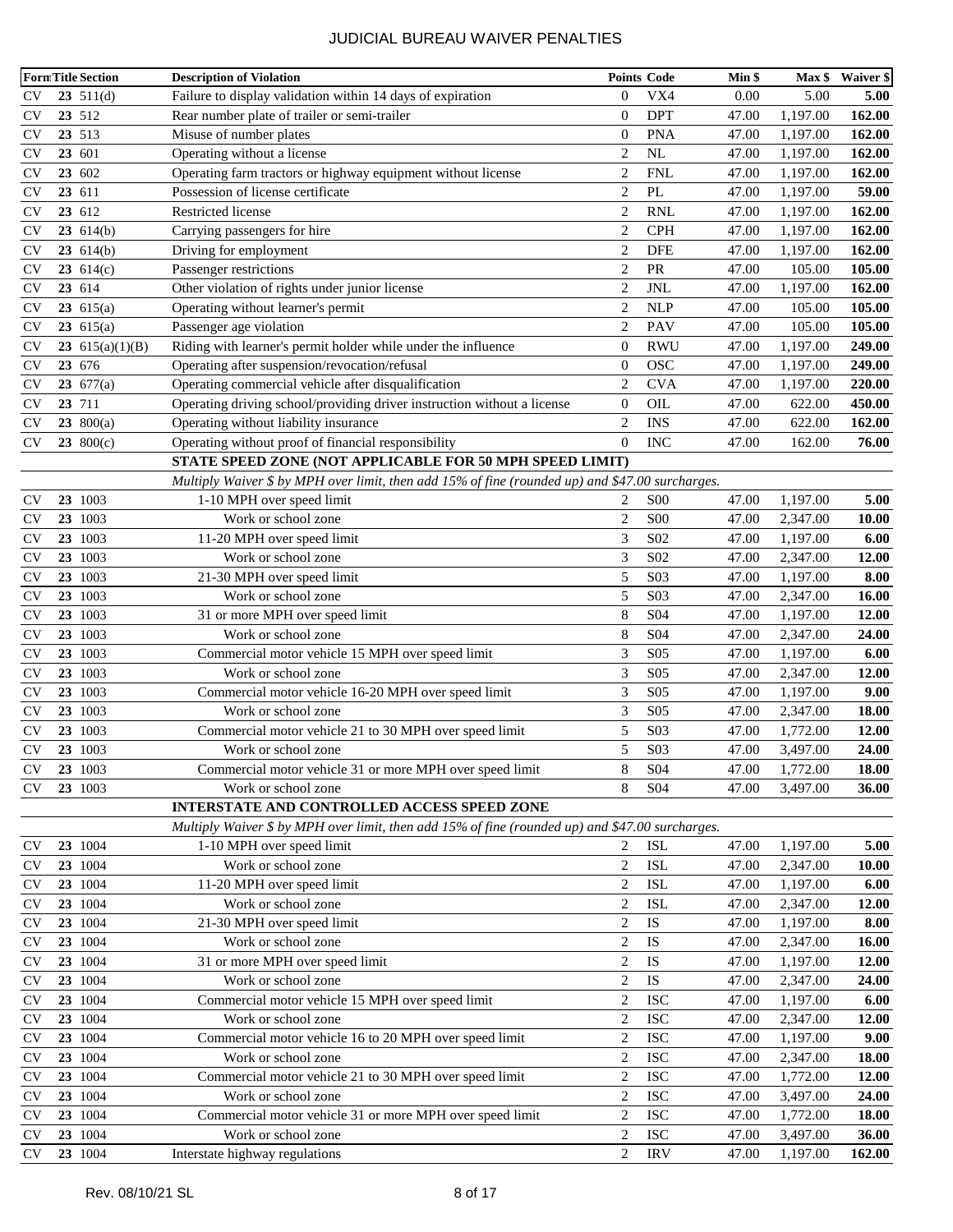|           | <b>FormTitle Section</b> | <b>Description of Violation</b>                                                                      |                  | <b>Points Code</b> | Min \$   |                   | Max \$ Waiver \$ |
|-----------|--------------------------|------------------------------------------------------------------------------------------------------|------------------|--------------------|----------|-------------------|------------------|
| <b>CV</b> | 23 1004                  | Interstate hitchhiking                                                                               | $\overline{0}$   | <b>IHH</b>         | 47.00    | 1,197.00          | 105.00           |
| <b>CV</b> | 23 1005                  | Parking regulations                                                                                  | $\overline{0}$   | <b>PRK</b>         | 47.00    | 1,197.00          | 220.00           |
| <b>CV</b> | 23 $1006a(a)$            | Highways; emergency closure                                                                          | $\overline{2}$   | <b>HEC</b>         | 47.00    | 1,197.00          | 162.00           |
| <b>CV</b> | $23 \t1006b(b)$          | Commercial vehicles prohibited on Smugglers' Notch segment of VT Rt. 108                             | $\overline{2}$   | <b>SNP</b>         | 1,197.00 | 1,197.00 1,197.00 |                  |
| <b>CV</b> | $23 \t1006b(b)$          | 2nd or subsequent offense                                                                            | $\overline{2}$   | SN <sub>2</sub>    | 2,347.00 | 2,347.00 2,347.00 |                  |
| <b>CV</b> | $23 \t1006b(b)$          | Impeding the flow of traffic                                                                         | $\overline{2}$   | SNI                | 2,347.00 | 2,347.00 2,347.00 |                  |
| <b>CV</b> | 23 1006b(b)              | Impeding the flow of traffic; 2nd or subsequent offense                                              | $\overline{2}$   | SI <sub>2</sub>    | 4,647.00 | 4,647.00 4,647.00 |                  |
| <b>CV</b> | 23 1006с                 | Chains Required                                                                                      | $\overline{2}$   | <b>CHR</b>         | 1,197.00 | 1,197.00 1,197.00 |                  |
| <b>CV</b> | 23 1006с                 | 2nd or subsequent offense                                                                            | $\overline{c}$   | <b>CHS</b>         | 2,347.00 | 2,347.00 2,347.00 |                  |
| <b>CV</b> | 23 1006с                 | Impeding traffic                                                                                     | $\overline{c}$   | <b>CHI</b>         | 2,347.00 | 2,347.00          | 2,347.00         |
| <b>CV</b> | 23 1006c                 | Impeding traffic; subsequent offense                                                                 | $\overline{2}$   | <b>CII</b>         | 4,647.00 | 4,647.00          | 4,647.00         |
|           |                          | MUNICIPAL ORDINANCE SPEED ZONE (NOT APPLICABLE FOR 50 MPH LIMIT)                                     |                  |                    |          |                   |                  |
|           |                          | Multiply Waiver $$ by MPH$ over limit, then add $15\%$ of fine (rounded up) and $$47.00$ surcharges. |                  |                    |          |                   |                  |
| <b>CV</b> | 23 1007                  | 1-10 MPH over speed limit                                                                            | 2                | SL1                | 47.00    | 1,197.00          | 5.00             |
| <b>CV</b> | 23 1007                  | Work or school zone                                                                                  | $\overline{c}$   | SL1                | 47.00    | 2,347.00          | 10.00            |
| <b>CV</b> | 23 1007                  | 11-20 MPH over speed limit                                                                           | 3                | SL <sub>2</sub>    | 47.00    | 1,197.00          | 6.00             |
| <b>CV</b> | 23 1007                  | Work or school zone                                                                                  | 3                | SL <sub>2</sub>    | 47.00    | 2,347.00          | 12.00            |
| <b>CV</b> | 23 1007                  | 21-30 MPH over speed limit                                                                           | 5                | SL <sub>3</sub>    | 47.00    | 1,197.00          | 8.00             |
| <b>CV</b> | 23 1007                  | Work or school zone                                                                                  | 5                | SL <sub>3</sub>    | 47.00    | 2,347.00          | 16.00            |
| <b>CV</b> | 23 1007                  | 31 or more MPH over speed limit                                                                      | 8                | SL <sub>4</sub>    | 47.00    | 1,197.00          | 12.00            |
| <b>CV</b> | 23 1007                  | Work or school zone                                                                                  | 8                | SL <sub>4</sub>    | 47.00    | 2,347.00          | 24.00            |
| <b>CV</b> | 23 1007                  | Commercial motor vehicle 15 MPH over speed limit                                                     | 3                | SL <sub>5</sub>    | 47.00    | 1,197.00          | 6.00             |
| <b>CV</b> | 23 1007                  | Work or school zone                                                                                  | 3                | SL <sub>5</sub>    | 47.00    | 2,347.00          | 12.00            |
| <b>CV</b> | 23 1007                  | Commercial motor vehicle 16-20 MPH over speed limit                                                  | 3                | SL <sub>5</sub>    | 47.00    | 1,197.00          | 9.00             |
| <b>CV</b> | 23 1007                  | Work or school zone                                                                                  | 3                | SL <sub>5</sub>    | 47.00    | 2,347.00          | 18.00            |
| <b>CV</b> | 23 1007                  | Commercial motor vehicle 21 to 30 MPH over speed limit                                               | 5                | SL <sub>3</sub>    | 47.00    | 1,772.00          | 12.00            |
| <b>CV</b> | 23 1007                  | Work or school zone                                                                                  | 5                | SL <sub>3</sub>    | 47.00    | 3,497.00          | 24.00            |
| <b>CV</b> | 23 1007                  | Commercial motor vehicle 31 or more MPH over speed limit                                             | 8                | SL <sub>4</sub>    | 47.00    | 1,772.00          | 18.00            |
| <b>CV</b> | 23 1007                  | Work or school zone                                                                                  | 8                | SL <sub>4</sub>    | 47.00    | 3,497.00          | 36.00            |
| <b>CV</b> | 23 1007a                 | Neighborhood electric vehicles speed limit                                                           | $\overline{c}$   | <b>EVS</b>         | 47.00    | 1,197.00          | 151.00           |
| <b>CV</b> | 23 1008                  | Regulations in municipalities                                                                        | $\overline{2}$   | <b>VO</b>          | 47.00    | 1,197.00          | 220.00           |
| <b>CV</b> | 23 1009                  | Restrictions on controlled access highways                                                           | $\overline{2}$   | <b>CAH</b>         | 47.00    | 1,197.00          | 220.00           |
| <b>CV</b> | 23 $1010(a)$             | Special occasions; town highway maintenance                                                          | $\overline{c}$   | SO                 | 47.00    | 1,197.00          | 162.00           |
| <b>CV</b> | $23 \t1012(a)$           | Failure to provide identity to enforcement officer                                                   | 4                | <b>FPI</b>         | 47.00    | 1,485.00          | 249.00           |
| <b>CV</b> | $23 \t1012(b)$           | Failure to obey an officer                                                                           | 4                | <b>FOO</b>         | 47.00    | 335.00            | 335.00           |
| <b>CV</b> | 23 1013                  | Authority of enforcement officer                                                                     | 4                | <b>FSO</b>         | 47.00    | 1,197.00          | 249.00           |
| <b>CV</b> | 23 1014                  | Persons riding animals                                                                               | $\overline{0}$   | <b>PRA</b>         | 47.00    | 1,197.00          | 162.00           |
| <b>CV</b> | 23 1021                  | Obedience to traffic control devices                                                                 | 2                | <b>TCD</b>         | 47.00    | 1,197.00          | 162.00           |
| <b>CV</b> | 23 1022                  | Traffic control signals                                                                              | $\overline{c}$   | <b>TCS</b>         | 47.00    | 1,197.00          | 220.00           |
| <b>CV</b> | 23 1023                  | Pedestrian control signals                                                                           | $\mathbf{0}$     | PCS                | 47.00    | 1,197.00          | 220.00           |
| <b>CV</b> | 23 1024                  | Flashing signals                                                                                     | $\overline{2}$   | FS                 | 47.00    | 1,197.00          | 220.00           |
| <b>CV</b> | 23 1026                  | Lane control signals                                                                                 | $\overline{2}$   | LCS                | 47.00    | 1,197.00          | 220.00           |
| <b>CV</b> | 23 1027                  | Unauthorized signs, signals, or markings                                                             | $\boldsymbol{0}$ | <b>SSM</b>         | 47.00    | 1,197.00          | 249.00           |
| <b>CV</b> | 23 1028                  | Interference with devices or signals (or markings)                                                   | $\mathbf{0}$     | <b>IDS</b>         | 47.00    | 1,197.00          | 249.00           |
| <b>CV</b> | 23 1031                  | Failing to driving to the right                                                                      | $\overline{2}$   | DR                 | 47.00    | 1,197.00          | 220.00           |
| <b>CV</b> | 23 1032                  | Passing vehicles in opposite directions                                                              | $\overline{c}$   | POD                | 47.00    | 1,197.00          | 220.00           |
| <b>CV</b> | $23 \t1033(a)$           | Passing on the left                                                                                  | 3                | POL                | 47.00    | 1,197.00          | 220.00           |
| <b>CV</b> | 23 1033(b)               | Improperly passing vulnerable user                                                                   | 3                | <b>PVU</b>         | 277.00   | 1,197.00          | 392.00           |
| <b>CV</b> | $23 \t1033(c)$           | Improperly passing a stationary vehicle                                                              | 3                | <b>PSV</b>         | 277.00   | 1,197.00          | 335.00           |
| <b>CV</b> | 23 1034                  | Passing on the right                                                                                 | 3                | POR                | 47.00    | 1,197.00          | 220.00           |
| <b>CV</b> | 23 1035                  | Limitations on passing                                                                               | 3                | <b>LOP</b>         | 47.00    | 1,197.00          | 220.00           |
| <b>CV</b> | 23 1036                  | No passing zones                                                                                     | 3                | <b>NPZ</b>         | 47.00    | 1,197.00          | 220.00           |
| <b>CV</b> | 23 1037                  | One-way roadways and rotaries                                                                        | $\overline{2}$   | <b>ORR</b>         | 47.00    | 1,197.00          | 220.00           |
| <b>CV</b> | 23 1038                  | Driving on roadways laned for traffic                                                                | $\overline{2}$   | <b>DLT</b>         | 47.00    | 1,197.00          | 220.00           |
| <b>CV</b> | 23 1039                  | Following too closely                                                                                | 3                | <b>FTC</b>         | 47.00    | 1,197.00          | 220.00           |
| <b>CV</b> | $23 \t1039(a)$           | Operating unnecessarily close to a vulnerable user                                                   | 3                | <b>FVU</b>         | 47.00    | 1,197.00          | 277.00           |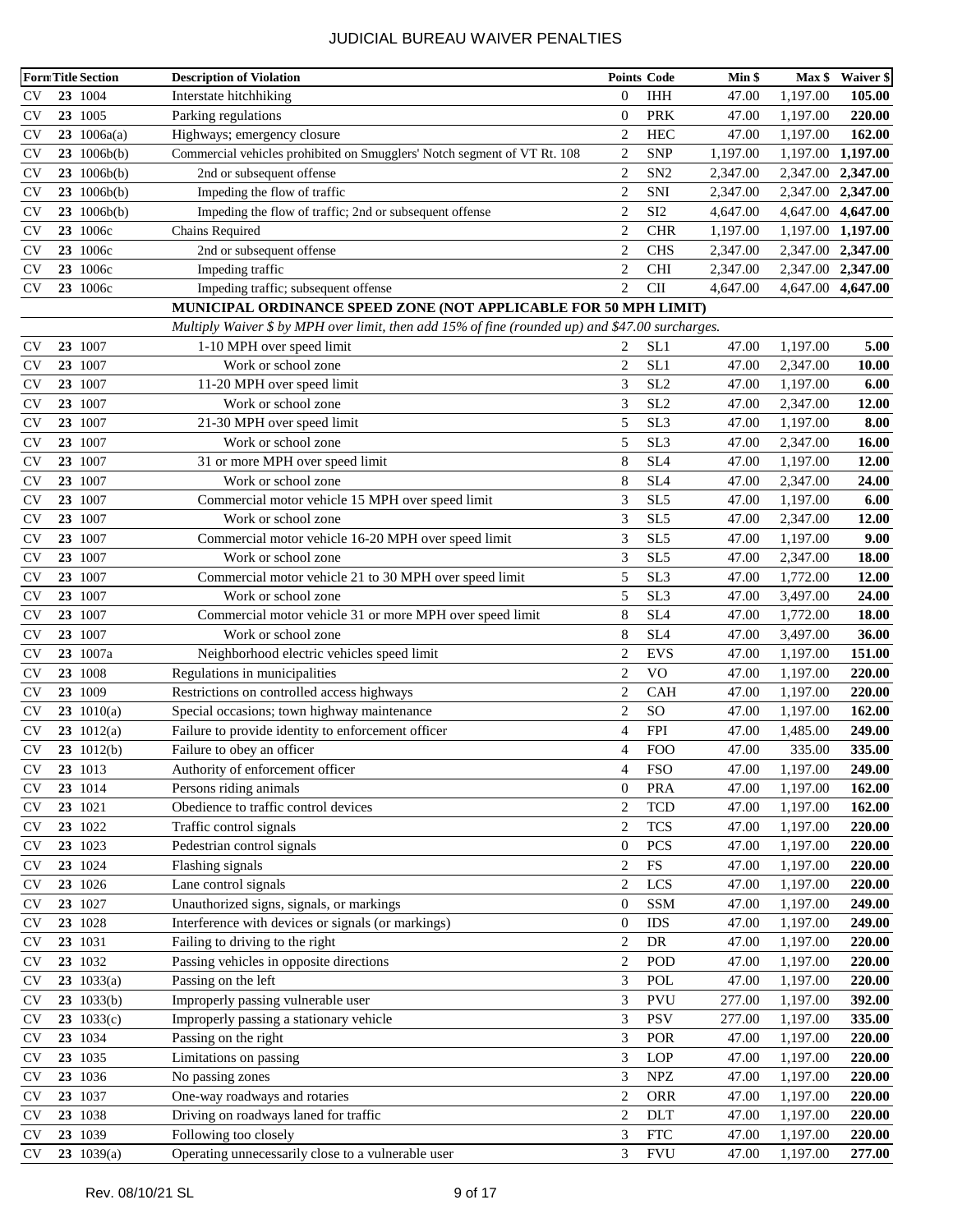|               |         | <b>FormTitle Section</b> | <b>Description of Violation</b>                                                                   |                  | <b>Points Code</b> | Min \$ | $Max$ \$ | Waiver \$           |
|---------------|---------|--------------------------|---------------------------------------------------------------------------------------------------|------------------|--------------------|--------|----------|---------------------|
| <b>CV</b>     |         | $23 \t1039(a)$           | Throwing object at a vulnerable user                                                              | 3                | TVU                | 47.00  | 1,197.00 | 392.00              |
| CV            | 23 1040 |                          | Driving on divided highways                                                                       | 3                | <b>DDH</b>         | 47.00  | 1,197.00 | 220.00              |
| <b>CV</b>     | 23 1041 |                          | Restricted access roadways                                                                        | $\overline{2}$   | <b>RAR</b>         | 47.00  | 1,197.00 | 220.00              |
| <b>CV</b>     | 23 1043 |                          | Operation of neighborhood vehicles on highway                                                     | $\overline{c}$   | <b>EVH</b>         | 47.00  | 1,197.00 | 220.00              |
| <b>CV</b>     | 23 1046 |                          | Vehicle approaching or entering intersection                                                      | 2                | AEI                | 47.00  | 1,197.00 | 220.00              |
| <b>CV</b>     |         | 23 $1047(a)$             | Vehicle turning left                                                                              | $\overline{2}$   | <b>FYL</b>         | 47.00  | 1,197.00 | 220.00              |
| <b>CV</b>     |         | $23 \t1047(b)$           | Vehicle turning left-vulnerable user                                                              | $\overline{c}$   | <b>LTV</b>         | 277.00 | 1,197.00 | 392.00              |
| <b>CV</b>     |         | $23 \t1048(b)$           | Stop sign                                                                                         | 2                | <b>FYY</b>         | 47.00  | 1,197.00 | 162.00              |
| <b>CV</b>     |         | 23 $1048(c)$             | Yield sign                                                                                        | $\overline{2}$   | <b>FYY</b>         | 47.00  | 1,197.00 | 162.00              |
| <b>CV</b>     | 23 1049 |                          | Vehicle entering from private road                                                                | $\overline{2}$   | <b>EPR</b>         | 47.00  | 1,197.00 | 220.00              |
| <b>CV</b>     |         | 23 $1050(a)$             | Operation on approach of emergency vehicles                                                       | 5                | <b>FYE</b>         | 47.00  | 1,197.00 | 249.00              |
| <b>CV</b>     |         | 23 1050(b)               | Failing to move over for emergency vehicles                                                       | 5                | MOV                | 47.00  | 1,197.00 | 335.00              |
| <b>CV</b>     |         | 23 $1050(c)$             | Failing to move over for work zone                                                                | 5                | <b>FMW</b>         | 47.00  | 1,197.00 | 335.00              |
| <b>CV</b>     |         | 23 1050a                 | Failure to yield right of way to authorized vehicle                                               | $\overline{c}$   | <b>FYA</b>         | 47.00  | 1,197.00 | 335.00              |
| <b>CV</b>     | 23 1051 |                          | Pedestrian's right of way in crosswalks                                                           | $\overline{4}$   | <b>FYP</b>         | 47.00  | 1,197.00 | 220.00              |
| <b>CV</b>     | 23 1052 |                          | Crossing except at crosswalks                                                                     | $\overline{0}$   | JW                 | 47.00  | 1,197.00 | 59.00               |
| <b>CV</b>     | 23 1054 |                          | Pedestrians to use right half of crosswalks                                                       | $\overline{0}$   | PCC                | 47.00  | 1,197.00 | 105.00              |
| <b>CV</b>     | 23 1055 |                          | Pedestrians on roadway                                                                            | $\overline{0}$   | <b>PCR</b>         | 47.00  | 1,197.00 | 162.00              |
| <b>CV</b>     | 23 1056 |                          | Prohibited acts (improper areas of hitchhiking, guarding vehicles)                                | $\boldsymbol{0}$ | HH                 | 47.00  | 1,197.00 | 105.00              |
| <b>CV</b>     | 23 1057 |                          | Duty toward blind persons                                                                         | 4                | <b>FYB</b>         | 47.00  | 1,197.00 | 220.00              |
| <b>CV</b>     | 23 1058 |                          | Duties of pedestrians                                                                             | $\overline{0}$   | <b>DOP</b>         | 47.00  | 1,197.00 | 105.00              |
| <b>CV</b>     | 23 1059 |                          | Driving through safety zone                                                                       | $\overline{c}$   | <b>DSZ</b>         | 47.00  | 1,197.00 | 220.00              |
| <b>CV</b>     | 23 1061 |                          | Turning at intersections                                                                          | $\overline{c}$   | $\rm TI$           | 47.00  | 1,197.00 | 220.00              |
| <b>CV</b>     | 23 1062 |                          | Turning prohibited                                                                                | $\overline{2}$   | TP                 | 47.00  | 1,197.00 | 220.00              |
| <b>CV</b>     | 23 1063 |                          | Starting parked vehicles                                                                          | $\overline{2}$   | SPV                | 47.00  | 1,197.00 | 162.00              |
| <b>CV</b>     | 23 1064 |                          | Signals required                                                                                  | $\overline{c}$   | <b>SIG</b>         | 47.00  | 1,197.00 | 93.00               |
| <b>CV</b>     | 23 1064 |                          | Signals required-bicyclist                                                                        | $\mathbf{0}$     | <b>SRB</b>         | 47.00  | 1,197.00 | 93.00               |
| <b>CV</b>     | 23 1065 |                          | Hand signals                                                                                      | $\overline{2}$   | HS                 | 47.00  | 1,197.00 | 93.00               |
| <b>CV</b>     | 23 1071 |                          | Railroad grade crossings                                                                          | $\overline{c}$   | <b>RRC</b>         | 47.00  | 1,197.00 | 220.00              |
| <b>CV</b>     |         | 23 $1072(a)$             | Certain vehicles must stop at grade crossings                                                     | $\overline{c}$   | <b>SGC</b>         | 47.00  | 1,197.00 | 392.00              |
| <b>CV</b>     |         | 23 $1072(c)$             | School bus door not opened                                                                        | $\overline{2}$   | SBD                | 47.00  | 1,197.00 | 392.00              |
| <b>CV</b>     | 23 1073 |                          | Heavy equipment (operation at grade crossings)                                                    | $\overline{c}$   | OGC                | 47.00  | 1,197.00 | 249.00              |
| <b>CV</b>     | 23 1074 |                          | Vehicle emerging from driveway                                                                    | $\overline{2}$   | <b>EFD</b>         | 47.00  | 1,197.00 | 220.00              |
| <b>CV</b>     | 23 1075 |                          | Passing school bus                                                                                | 5                | PSB                | 47.00  | 1,197.00 | 249.00              |
| <b>CV</b>     | 23 1076 |                          | CMV drivers not req'd to stop, failing to slow & check tracks are clear of trains                 | $\overline{0}$   | <b>SDC</b>         | 47.00  | 1,197.00 | 249.00              |
| CV            |         | $23 \t1076(a)$           | Slow at grade crossing                                                                            | $\boldsymbol{0}$ | <b>TNC</b>         | 47.00  | 1,197.00 | 249.00              |
| <b>CV</b>     |         | 23 $1076(b)(1)$          | Drive through without stopping                                                                    | $\theta$         | <b>FSS</b>         | 47.00  | 1,197.00 | 249.00              |
| <b>CV</b>     |         | 23 $1076(b)(2)$          | Obey control device or officer                                                                    | $\boldsymbol{0}$ | <b>RCC</b>         | 47.00  | 1,197.00 | 249.00              |
| <b>CV</b>     |         | 23 $1076(b)(3)$          | Sufficient undercarriage clearance                                                                | $\boldsymbol{0}$ | <b>IUC</b>         | 47.00  | 1,197.00 | 249.00              |
| <b>CV</b>     |         | $23 \t1081(a)$           | Unreasonable and imprudent speed for conditions and hazards                                       | $\overline{2}$   | <b>ESA</b>         | 47.00  | 1,197.00 | 220.00              |
| <b>CV</b>     |         | 23 $1081(a)$             | Local                                                                                             | 2                | LAS                | 47.00  | 1,197.00 | 220.00              |
|               |         |                          | <b>MAXIMUM SPEED LIMIT OF 50 MPH</b>                                                              |                  |                    |        |          |                     |
|               |         |                          | Multiply Waiver $$ by MPH$ over limit, then add 15% of fine (rounded up) and $$47.00$ surcharges. |                  |                    |        |          |                     |
| <b>CV</b>     |         | 23 1081(b)               | 1-10 MPH over speed limit                                                                         | 2                | BR                 | 47.00  | 1,197.00 | 5.00                |
| CV            |         | 23 1081(b)               | Local                                                                                             | $\overline{c}$   | LBR                | 47.00  | 1,197.00 | 5.00                |
| CV            |         | $23 \t1081(b)$           | 11-20 MPH over speed limit                                                                        | 2                | $\rm{BR}$          | 47.00  | 1,197.00 | 6.00                |
| <b>CV</b>     |         | 23 1081(b)               | Local                                                                                             | $\overline{c}$   | LBR                | 47.00  | 1,197.00 | 6.00                |
| <b>CV</b>     |         | 23 1081(b)               | 21-30 MPH over speed limit                                                                        | $\overline{c}$   | BR                 | 47.00  | 1,197.00 | $\boldsymbol{8.00}$ |
| <b>CV</b>     |         | 23 1081(b)               | Local                                                                                             | $\overline{2}$   | LBR                | 47.00  | 2,347.00 | $\boldsymbol{8.00}$ |
| <b>CV</b>     |         | 23 1081(b)               | 31-or more MPH over speed limit                                                                   | $\overline{2}$   | BR                 | 47.00  | 1,197.00 | 12.00               |
| <b>CV</b>     |         | 23 1081(b)               | Local                                                                                             | $\overline{c}$   | LBR                | 47.00  | 2,347.00 | 12.00               |
| <b>CV</b>     |         | 23 1081(b)               | Commercial vehicle 15 MPH over speed limit                                                        | $\overline{2}$   | <b>CBR</b>         | 47.00  | 1,197.00 | 6.00                |
| <b>CV</b>     |         | 23 1081(b)               | Local                                                                                             | $\overline{2}$   | <b>CLR</b>         | 47.00  | 1,197.00 | 6.00                |
| CV            |         | 23 1081(b)               | Commercial vehicle 16 to 20 MPH over speed limit                                                  | 2                | <b>CBR</b>         | 47.00  | 1,772.00 | 9.00                |
| <b>CV</b>     |         | 23 1081(b)               | Local                                                                                             | $\overline{c}$   | CLR                | 47.00  | 3,497.00 | 9.00                |
| $\mathrm{CV}$ |         | 23 1081(b)               | Commercial vehicle 21 to 30 MPH over speed limit                                                  | $\overline{c}$   | $\rm{CBR}$         | 47.00  | 1,772.00 | 12.00               |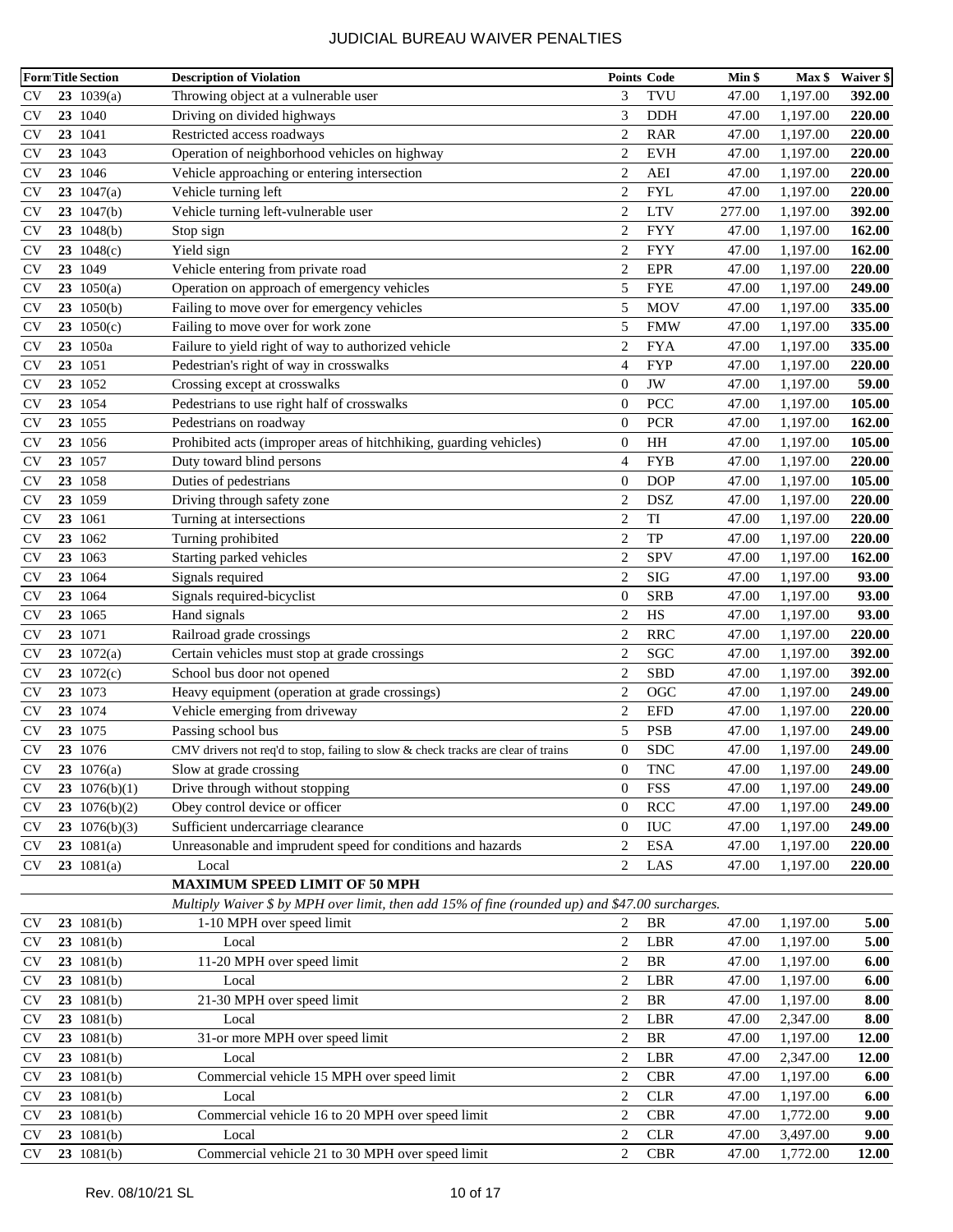|                         | <b>FormTitle Section</b> | <b>Description of Violation</b>                                                    |                                      | <b>Points Code</b>                 | Min \$         |                    | Max \$ Waiver \$ |
|-------------------------|--------------------------|------------------------------------------------------------------------------------|--------------------------------------|------------------------------------|----------------|--------------------|------------------|
| <b>CV</b>               | $23 \t1081(b)$           | Local                                                                              | $\overline{c}$                       | <b>CLR</b>                         | 47.00          | 3,497.00           | 12.00            |
| <b>CV</b>               | $23 \t1081(b)$           | Commercial vehicle 31 or more MPH over speed limit                                 | $\overline{2}$                       | <b>CBR</b>                         | 47.00          | 1,772.00           | 18.00            |
| <b>CV</b>               | $23 \t1081(b)$           | Local                                                                              | $\overline{2}$                       | <b>CLR</b>                         | 47.00          | 3,497.00           | 18.00            |
| <b>CV</b>               | $23 \t1081(d)$           | Unreasonable and imprudent speed when special hazards exist                        | $\overline{2}$                       | <b>ESD</b>                         | 47.00          | 1,197.00           | 220.00           |
| <b>CV</b>               | $23 \t1081(d)$           | Local                                                                              | $\overline{2}$                       | LES                                | 47.00          | 1,197.00           | 220.00           |
| <b>CV</b>               | 23 1082                  | Slow moving vehicles                                                               | $\overline{2}$                       | <b>SMV</b>                         | 47.00          | 1,197.00           | 220.00           |
| <b>CV</b>               | 23 1082                  | Local                                                                              | $\overline{2}$                       | LSV                                | 47.00          | 1,197.00           | 220.00           |
| <b>CV</b>               | 23 $1083(a)$             | Vehicle with iron, steel or solid rubber tires moving more than 10 MPH             | $\overline{2}$                       | <b>SSL</b>                         | 47.00          | 1,197.00           | 220.00           |
| <b>CV</b>               | 23 $1083(a)$             | Local                                                                              | $\overline{2}$                       | <b>LSL</b>                         | 47.00          | 1,197.00           | 220.00           |
| <b>CV</b>               | $23 \t1083(b)$           | Excessive speed on bridge or other elevated structure                              | $\overline{2}$                       | <b>SSB</b>                         | 47.00          | 105.00             | 105.00           |
| <b>CV</b>               | $23 \t1083(b)$           | Local                                                                              | 2                                    | <b>LSB</b>                         | 47.00          | 105.00             | 105.00           |
| <b>CV</b>               | $23 \t1083(d)$           | Vehicle towing trailer moving more than 35 MPH                                     | $\overline{2}$                       | <b>SSL</b>                         | 47.00          | 1,197.00           | 105.00           |
| <b>CV</b>               | $23 \t1083(d)$           | Local                                                                              | $\overline{2}$                       | <b>LSL</b>                         | 47.00          | 1,197.00           | 105.00           |
| <b>CV</b>               | 23 1092                  | Damaging surface of road                                                           | $\overline{2}$                       | <b>DRS</b>                         | 47.00          | 1,197.00           | 162.00           |
| <b>CV</b>               | 23 1093                  | Smoke screen device                                                                | $\overline{2}$                       | SSD                                | 47.00          | 1,197.00           | 162.00           |
| <b>CV</b>               | 23 1095                  | Entertainment picture visible to operator                                          | $\overline{2}$                       | TV                                 | 47.00          | 1,197.00           | 220.00           |
| <b>CV</b>               | 23 1095a(d)(2)(A)        | Junior use of portable electronic device- work zone; 1st offense                   | 4                                    | WZ4                                | 277.00         | 507.00             | 392.00           |
| <b>CV</b>               | 23 1095a(d)(2)(A)        | Junior use of portable electronic device- work zone; 2nd offense                   | 5                                    | WZ5                                | 622.00         | 1,197.00           | 910.00           |
| <b>CV</b>               | 23 $1095a(d)(2)(B)$      | Junior use of portable electronic device-school zone; 1st offense                  | $\overline{4}$                       | SZ <sub>4</sub>                    | 277.00         | 507.00             | 392.00           |
| <b>CV</b>               | 23 $1095a(d)(2)(B)$      | Junior use of portable electronic device-school zone; 2nd offense                  | 5                                    | SZ <sub>5</sub>                    | 622.00         | 1,197.00           | 910.00           |
|                         |                          | Junior use of portable electronic device outside                                   |                                      |                                    |                |                    |                  |
| <b>CV</b>               | 23 $1095a(d)(1)$         | work/school zone; 1st offense                                                      | $\overline{2}$                       | <b>PED</b>                         | 162.00         | 277.00             | <b>220.00</b>    |
|                         |                          | Junior use of portable electronic device outside                                   |                                      |                                    |                |                    |                  |
| <b>CV</b>               | 23 1095 $a(d)(1)$        | work/school zone; 2nd offense<br>Use of Portable Electronic Device Outside Work or | 2                                    | PE <sub>2</sub>                    | 335.00         | 622.00             | 450.00           |
| <b>CV</b>               | 23 $1095b(c)(1)$         | School Zone - 1st Violation                                                        | 2                                    | <b>CEL</b>                         | 162.00         | 277.00             | 162.00           |
|                         |                          | Use of Portable Electronic Device Outside Work or                                  |                                      |                                    |                |                    |                  |
| <b>CV</b>               | 23 $1095b(c)(1)$         | School Zone - Subsequent Violation                                                 | 2                                    | CE <sub>2</sub>                    | 335.00         | 622.00             | 392.00           |
|                         |                          | Use of Portable Electronic Device in Work Zone - 1st                               |                                      |                                    |                |                    |                  |
| <b>CV</b>               | 23 $1095b(c)(2)$         | Violation<br>Use of Portable Electronic Device in Work Zone -                      | 4                                    | WZ1                                | 277.00         | 507.00             | 392.00           |
| <b>CV</b>               | 23 $1095b(c)(2)$         | Subsequent Violation Within 2 Years                                                | 5                                    | WZ2                                | 622.00         | 1,197.00           | 910.00           |
|                         |                          | Use of Portable Electronic Device in Work Zone -                                   |                                      |                                    |                |                    |                  |
| <b>CV</b>               | 23 $1095b(c)(2)$         | Subsequent Violation More Than 2 Years Ago                                         | 5                                    | WZ3                                | 162.00         | 277.00             | <b>230.00</b>    |
|                         | 23 1095b(c)(2)           | Use of Portable Electronic Device in School Zone - 1st                             |                                      | SZ1                                | 277.00         |                    |                  |
| <b>CV</b>               |                          | Violation<br>Use of Portable Electronic Device in School Zone -                    | 4                                    |                                    |                | 507.00             | 392.00           |
| CV                      | 23 $1095b(c)(2)$         | Subsequent Violation Within 2 Years                                                | 5                                    | SZ2                                | 622.00         | 1,197.00           | 910.00           |
|                         |                          | Use of Portable Electronic Device in School Zone -                                 |                                      |                                    |                |                    |                  |
| $\mathbf{C} \mathbf{V}$ | 23 $1095b(c)(2)$         | Subsequent Violation More Than 2 Years Ago                                         | 5                                    | SZ3                                | 162.00         | 277.00             | 230.00           |
| <b>CV</b>               | 23 1096(b)               | Guardian knowingly permitting child under 16 to commit bicycle violation           | $\boldsymbol{0}$                     | <b>GPC</b>                         | 47.00          | 76.00              | 76.00            |
| <b>CV</b>               | 23 1099(b)               | Texting While Operating Moving Motor Vehicle - 1st Offense                         | 2                                    | <b>TXD</b>                         | 162.00         | 277.00             | 230.00           |
| <b>CV</b>               | 23 1099(b)               | Texting While Operating Moving Motor Vehicle - Subsequent Offense                  | 2                                    | TX <sub>2</sub>                    | 335.00         | 622.00             | 479.00           |
| <b>CV</b>               | 23 $1099(c)$             | Texting in a work zone- first offense                                              | 4                                    | TWZ                                | 277.00         | 507.00             | 392.00           |
| <b>CV</b>               | 23 $1099(c)$             | Texting in a work zone- subsequent offense                                         | 5                                    | TW <sub>2</sub>                    | 622.00         | 1,197.00           | 910.00           |
| <b>CV</b>               | 23 $1099(c)$             | Texting in a school zone- first offense                                            | 4                                    | TSZ                                | 277.00         | 507.00             | 392.00           |
|                         |                          | Texting in a school zone- subsequent offense                                       |                                      | TS <sub>2</sub>                    |                |                    |                  |
| <b>CV</b>               | 23 $1099(c)$             |                                                                                    | 5                                    |                                    | 622.00         | 1,197.00           | 910.00           |
| <b>CV</b>               | 23 1101                  | Stopping, standing, or parking in restricted areas                                 | $\mathbf{0}$                         | <b>PKR</b>                         | 47.00          | 1,197.00           | 59.00            |
| <b>CV</b>               | 23 1104                  | Stopping prohibited (in restricted areas)                                          | $\mathbf{0}$                         | <b>VLP</b>                         | 47.00          | 1,197.00           | 105.00           |
| <b>CV</b>               | 23 1105                  | Additional parking regulations                                                     | $\boldsymbol{0}$                     | <b>APK</b>                         | 47.00          | 1,197.00           | 105.00           |
| <b>CV</b>               | 23 1110                  | Idling motor vehicle - 1st Violation                                               | $\boldsymbol{0}$                     | <b>IMV</b>                         | 0.00           | 10.00              | 10.00            |
| <b>CV</b><br><b>CV</b>  | 23 1110                  | Idling motor vehicle - 2nd Violation                                               | $\boldsymbol{0}$<br>$\boldsymbol{0}$ | IM <sub>2</sub><br>IM <sub>3</sub> | 47.00<br>47.00 | 105.00             | 105.00<br>162.00 |
| <b>CV</b>               | 23 1110<br>23 1111       | Idling motor vehicle - Subsequent Violation<br>Unattended motor vehicle            | $\mathbf{0}$                         | <b>UMV</b>                         | 47.00          | 162.00<br>1,197.00 | 105.00           |
| <b>CV</b>               | 23 1112                  | Closed highways                                                                    | $\boldsymbol{0}$                     | $\mathbf{PB}$                      | 47.00          | 1,197.00           | 220.00           |
| <b>CV</b>               | 23 1113                  | Limitations on backing                                                             | 2                                    | LBK                                | 47.00          | 1,197.00           | 220.00           |
| <b>CV</b>               | 23 1114                  | Riding on motorcycles and mopeds                                                   | $\overline{c}$                       | $\rm RMC$                          | 47.00          | 1,197.00           | 220.00           |
| <b>CV</b>               | 23 1115                  | Operating motorcycles and mopeds on roadways laned for traffic                     | 2                                    | <b>MLT</b>                         | 47.00          | 1,197.00           | 220.00           |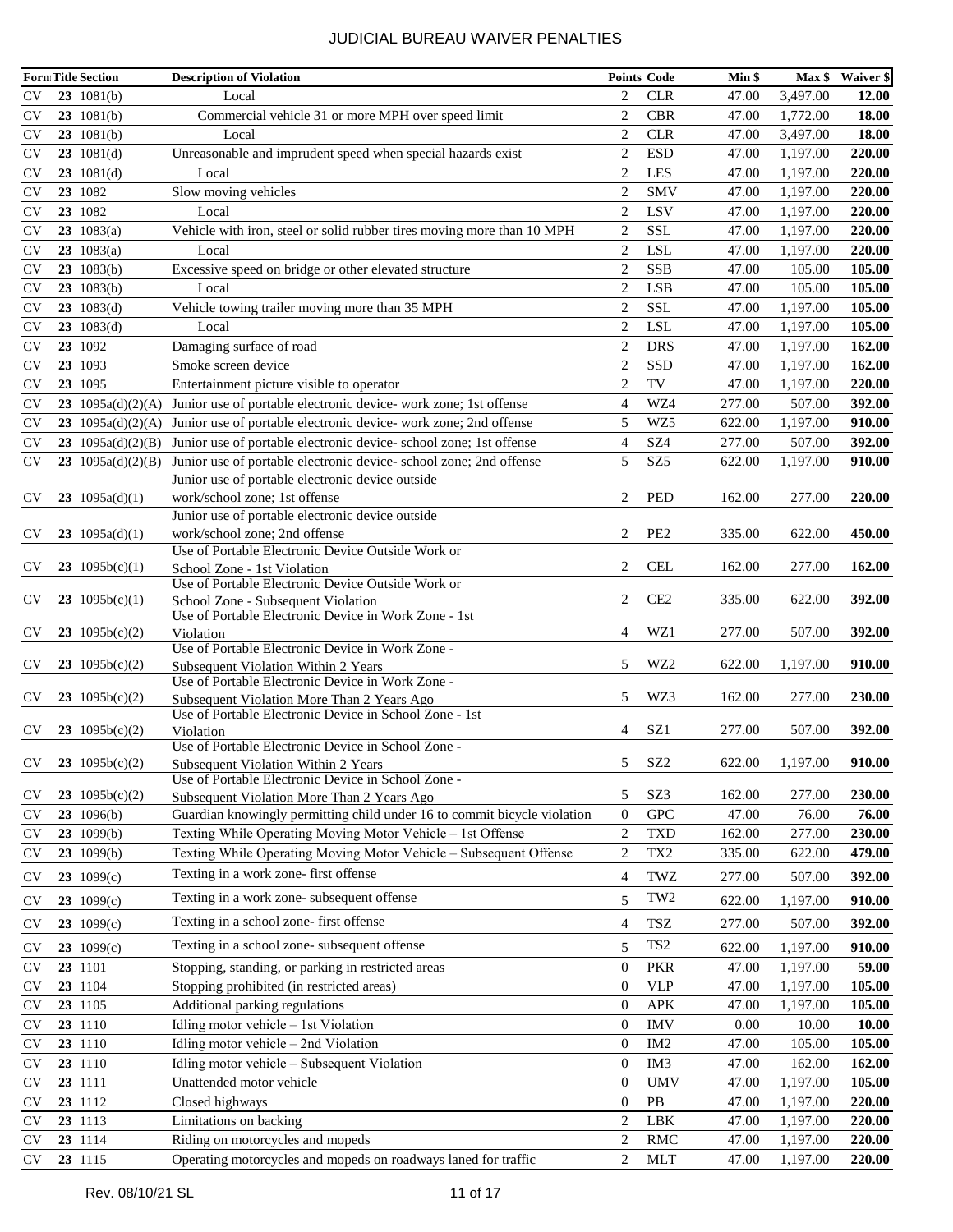|           | <b>FormTitle Section</b> | <b>Description of Violation</b>                                   |                  | <b>Points Code</b>                | Min \$ | Max \$   | <b>Waiver \$</b> |
|-----------|--------------------------|-------------------------------------------------------------------|------------------|-----------------------------------|--------|----------|------------------|
| <b>CV</b> | 23 1116                  | Clinging to other vehicles                                        | 2                | COV                               | 47.00  | 1,197.00 | 220.00           |
| <b>CV</b> | 23 1117                  | Footrests and handlebars                                          | $\overline{2}$   | <b>MEQ</b>                        | 47.00  | 1,197.00 | 162.00           |
| <b>CV</b> | 23 1118                  | More than three passengers over 2 years of age in front seat      | $\overline{c}$   | 4P                                | 47.00  | 1,197.00 | 162.00           |
| <b>CV</b> | 23 1119                  | Opening and closing vehicle doors                                 | $\overline{2}$   | <b>DOR</b>                        | 47.00  | 1,197.00 | 162.00           |
| <b>CV</b> | 23 1121                  | Coasting prohibited                                               | $\overline{2}$   | CP                                | 47.00  | 1,197.00 | 220.00           |
| <b>CV</b> | 23 1122                  | Following fire apparatus prohibited (within 500 feet)             | $\overline{c}$   | <b>FFA</b>                        | 47.00  | 1,197.00 | 162.00           |
| <b>CV</b> | 23 1123                  | Driving over fire hose prohibited                                 | 2                | DFH                               | 47.00  | 1,197.00 | 162.00           |
| <b>CV</b> | 23 1124                  | Position of operator (behind the wheel)                           | $\overline{2}$   | <b>BTW</b>                        | 47.00  | 1,197.00 | 220.00           |
| <b>CV</b> | 23 1125                  | Obstructing windshields                                           | $\boldsymbol{0}$ | <b>OWS</b>                        | 47.00  | 1,197.00 | 105.00           |
| <b>CV</b> | 23 1126                  | Putting glass, etc., on highways prohibited                       | $\boldsymbol{0}$ | PGH                               | 47.00  | 1,197.00 | 162.00           |
| <b>CV</b> | 23 1126a                 | Depositing snow onto or across certain highways                   | $\boldsymbol{0}$ | <b>SNO</b>                        | 47.00  | 1,197.00 | 76.00            |
| <b>CV</b> | 23 1127                  | Control in presence of livestock                                  | $\overline{2}$   | <b>CPL</b>                        | 47.00  | 1,197.00 | 162.00           |
| <b>CV</b> | $23 \t1129(a)$           | Failure to make written accident report                           | $\boldsymbol{0}$ | <b>FR</b>                         | 47.00  | 1,197.00 | 335.00           |
| <b>CV</b> | $23 \t1129(c)$           | Notification of liability insurance information                   | $\boldsymbol{0}$ | <b>FRI</b>                        | 47.00  | 1,197.00 | 335.00           |
| <b>CV</b> | 23 1130                  | Permitting illegal operation of a motor vehicle                   | $\boldsymbol{0}$ | <b>PER</b>                        | 47.00  | 1,197.00 | 249.00           |
| <b>CV</b> | 23 1131                  | Warning signal (horn)                                             | $\overline{2}$   | WS                                | 47.00  | 1,197.00 | 105.00           |
| <b>CV</b> | 23 1132                  | Driving on sidewalk                                               | $\overline{c}$   | <b>DSW</b>                        | 47.00  | 1,197.00 | 220.00           |
| <b>CV</b> | 23 $1134(a)$             | Consuming alcoholic beverage while driving                        | $\overline{2}$   | <b>AWD</b>                        | 47.00  | 622.00   | 450.00           |
| <b>CV</b> | 23 $1134(a)$             | Consuming marijuana while driving                                 | $\overline{2}$   | <b>MWD</b>                        | 47.00  | 622.00   | 450.00           |
| <b>CV</b> | $23$ 1134(b)             | Driver possessed open container of alcohol                        | $\overline{c}$   | <b>OCD</b>                        | 47.00  | 76.00    | 76.00            |
| <b>CV</b> | $23 \t1134(b)$           | Driver possessing open container of marijuana                     | $\overline{2}$   | <b>OMD</b>                        | 47.00  | 277.00   | 162.00           |
| <b>CV</b> | 23 $1134a(a)$            | Passenger consuming marijuana                                     | $\boldsymbol{0}$ | <b>MWP</b>                        | 47.00  | 277.00   | 277.00           |
| <b>CV</b> | $23 \t1134a(a)$          | Passenger consuming alcohol                                       | $\boldsymbol{0}$ | <b>ACP</b>                        | 47.00  | 76.00    | 76.00            |
| <b>CV</b> | $23$ 1134a(b)            | Passenger possessed open container of alcohol                     | $\boldsymbol{0}$ | OCP                               | 47.00  | 76.00    | 76.00            |
| <b>CV</b> | $23$ 1134a(b)            | Passenger possessing open container of marijuana                  | $\boldsymbol{0}$ | <b>OMP</b>                        | 47.00  | 277.00   | 162.00           |
| <b>CV</b> | $23 \t1134b(a)$          | Smoking tobacco in vehicle with child                             | $\boldsymbol{0}$ | <b>SWC</b>                        | 47.00  | 162.00   | 105.00           |
| <b>CV</b> | 23 $1135(a)$             | Trespass by motor vehicle without property damage                 | $\overline{c}$   | <b>TMV</b>                        | 47.00  | 162.00   | 162.00           |
| <b>CV</b> | 23 $1135(a)$             | Trespass by motor vehicle with property damage                    | $\overline{c}$   | <b>TMD</b>                        | 47.00  | 249.00   | 249.00           |
| <b>CV</b> | 23 1136                  | Applications of bicycle regulations to parents and children       | $\boldsymbol{0}$ | <b>BD</b>                         | 47.00  | 76.00    | 76.00            |
| <b>CV</b> | 23 $1136(d)(1)$          | Motor-assisted bicycle operating on a sidewalk                    | $\boldsymbol{0}$ | <b>MBS</b>                        | 47.00  | 76.00    | 76.00            |
| <b>CV</b> | 23 $1136(d)(2)$          | Person under 16 operating a motor-assisted bicycle on highway     | $\boldsymbol{0}$ | <b>MAB</b>                        | 47.00  | 76.00    | 76.00            |
| <b>CV</b> | 23 1137                  | Riding on bicycle                                                 | $\mathbf{0}$     | <b>RBI</b>                        | 47.00  | 76.00    | 76.00            |
| <b>CV</b> | 23 1138                  | Clinging to motor vehicles                                        | $\boldsymbol{0}$ | <b>BRR</b>                        | 47.00  | 76.00    | 76.00            |
| <b>CV</b> | $23$ 1139(a)             | Riding on roadways and bicycle path                               | $\boldsymbol{0}$ | <b>BBP</b>                        | 47.00  | 76.00    | 76.00            |
| <b>CV</b> | $23 \t1139(b)$           | Riding on roadways more than 2 abreast                            | $\overline{0}$   | B <sub>2</sub> A                  | 47.00  | 162.00   | 105.00           |
| <b>CV</b> | 23 1140                  | Carrying articles                                                 | $\boldsymbol{0}$ | <b>BCA</b>                        | 47.00  | 162.00   | 76.00            |
| <b>CV</b> | 23 1141                  | Equipment on bicycle                                              | $\boldsymbol{0}$ | <b>BDE</b>                        | 47.00  | 76.00    | 76.00            |
| <b>CV</b> | $23 \t1203b(a)$          | Duty to report blood test results                                 | $\boldsymbol{0}$ | <b>BTR</b>                        | 47.00  | 622.00   | 392.00           |
| <b>CV</b> | 23 $1216(a)(1)$          | Person under 21: Alcohol concentration of 0.02 or more            | $\boldsymbol{0}$ | 21A                               | 47.00  | 47.00    | 47.00            |
| <b>CV</b> | 23 $1216(a)(2)$          | Person under 21: Subsequent alcohol concentration of 0.02 or more | $\boldsymbol{0}$ | 21B                               | 47.00  | 47.00    | 47.00            |
| <b>CV</b> | $23 \quad 1216(d)$       | Person under 21: Refusal to submit to breath test                 | $\boldsymbol{0}$ | 21C                               | 47.00  | 47.00    | 47.00            |
| <b>CV</b> | 23 1216(d)               | Person under 21: Subsequent refusal to submit to breath test      | $\boldsymbol{0}$ | 21D                               | 47.00  | 47.00    | 47.00            |
| <b>CV</b> | 23 1221                  | Condition of vehicle                                              | $\boldsymbol{0}$ | <b>DEF</b>                        | 47.00  | 1,197.00 | 105.00           |
| <b>CV</b> | 23 1222                  | Vehicle not inspected within 15 days of Vt. Registration          | $\boldsymbol{0}$ | <b>VNI</b>                        | 47.00  | 1,197.00 | 105.00           |
| <b>CV</b> | $23 \t1222(c)$           | Inspection expired within 14 days                                 | $\boldsymbol{0}$ | IX4                               | 0.00   | 5.00     | 5.00             |
| <b>CV</b> | 23 1223                  | Inspection sticker not assigned to vehicle                        | $\boldsymbol{0}$ | <b>DIS</b>                        | 47.00  | 1,197.00 | 220.00           |
| <b>CV</b> | 23 1241                  | Locking device                                                    | $\boldsymbol{0}$ | LD                                | 47.00  | 1,197.00 | 105.00           |
| <b>CV</b> | 23 1242                  | Safety glass                                                      | $\boldsymbol{0}$ | SG                                | 47.00  | 1,197.00 | 162.00           |
| <b>CV</b> | 23 1243                  | Lights                                                            | $\mathbf{2}$     | ${\rm LK}$                        | 47.00  | 1,197.00 | 162.00           |
| <b>CV</b> | 23 1244                  | Illuminations required                                            | $\boldsymbol{0}$ | $\ensuremath{\mathsf{IR}}\xspace$ | 47.00  | 1,197.00 | 162.00           |
| <b>CV</b> | 23 1245                  | Illumination required on motorcycles                              | $\boldsymbol{0}$ | <b>IRM</b>                        | 47.00  | 1,197.00 | 162.00           |
| <b>CV</b> | 23 1246                  | Restrictions (prohibited lights)                                  | $\boldsymbol{0}$ | <b>RPL</b>                        | 47.00  | 1,197.00 | 162.00           |
| <b>CV</b> | 23 1248                  | Tail lights                                                       | $\boldsymbol{0}$ | TL                                | 47.00  | 1,197.00 | 76.00            |
| <b>CV</b> | 23 1249                  | Directional signal lamps                                          | $\boldsymbol{0}$ | DSL                               | 47.00  | 1,197.00 | 162.00           |
| <b>CV</b> | 23 1250                  | Clearance lights                                                  | $\boldsymbol{0}$ | ${\rm CL}$                        | 47.00  | 1,197.00 | 162.00           |
| <b>CV</b> | 23 1251                  | Sirens and colored lamps                                          | $\mathbf{0}$     | <b>SCL</b>                        | 47.00  | 1,197.00 | 162.00           |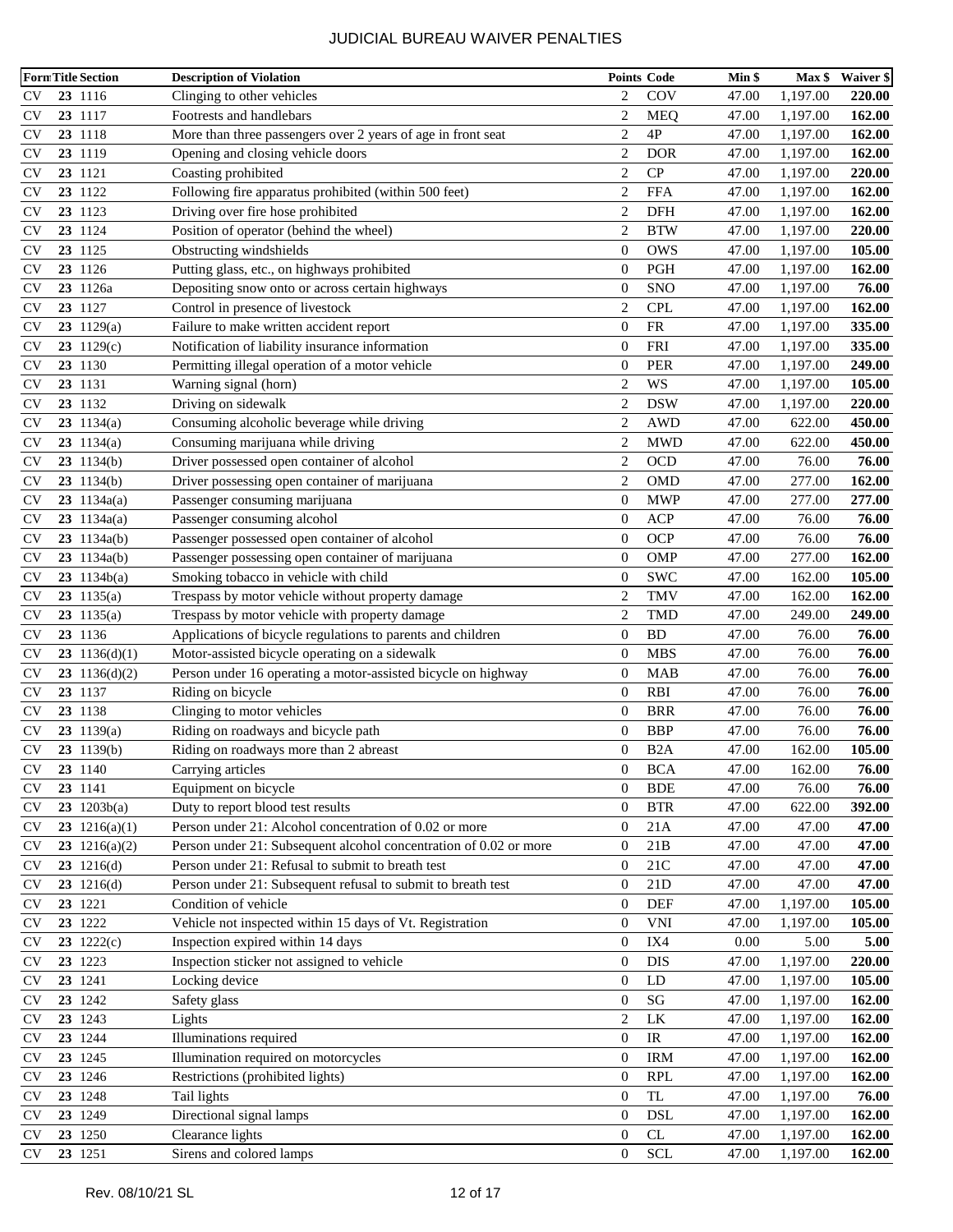| <b>FormTitle Section</b> |  |                    | <b>Description of Violation</b>                                     | <b>Points Code</b> |             | Min \$ | $Max$ \$ | <b>Waiver \$</b> |
|--------------------------|--|--------------------|---------------------------------------------------------------------|--------------------|-------------|--------|----------|------------------|
| $\mathbf{C} \mathbf{V}$  |  | $23 \t1252(b)$     | Amber signal lamps                                                  | $\overline{0}$     | ASL         | 47.00  | 1,197.00 | 162.00           |
| $\mathbf{C} \mathbf{V}$  |  | 23 1253            | Inspection of permits (issued by Commissioner)                      | $\overline{0}$     | <b>IOP</b>  | 47.00  | 1,197.00 | 105.00           |
| <b>CV</b>                |  | $23 \t1255(2)$     | Improper use of vehicle with emergency lights and siren             | $\overline{0}$     | LSR         | 47.00  | 1,197.00 | 220.00           |
| <b>CV</b>                |  | 23 1256            | Motorcycles-headgear                                                | $\boldsymbol{0}$   | NH          | 47.00  | 1,197.00 | 162.00           |
| <b>CV</b>                |  | 23 1257            | Motorcycles- eye protection                                         | $\overline{2}$     | <b>MEP</b>  | 47.00  | 1,197.00 | 162.00           |
| <b>CV</b>                |  | 23 1258            | Failure to use child restraint system                               | $\theta$           | <b>CRS</b>  | 25.00  | 25.00    | 25.00            |
| <b>CV</b>                |  | 23 1258            | Second offense                                                      | $\mathbf{0}$       | 2CR         | 50.00  | 50.00    | 50.00            |
| <b>CV</b>                |  | 23 1258            | Third offense                                                       | $\mathbf{0}$       | 3CR         | 100.00 | 100.00   | 100.00           |
| <b>CV</b>                |  | 23 1259            | Failure to use seat belts (cannot be charged as a primary offense)  | $\boldsymbol{0}$   |             | 25.00  | 25.00    | 25.00            |
| <b>CV</b>                |  | 23 1259            | Second offense                                                      | $\theta$           |             | 50.00  | 50.00    | 50.00            |
| <b>CV</b>                |  | 23 1259            | Third offense                                                       | $\theta$           |             | 100.00 | 100.00   | 100.00           |
| <b>CV</b>                |  | 23 1281            | Additional equipment (for school buses)                             | $\overline{0}$     | <b>SDE</b>  | 47.00  | 1,197.00 | 162.00           |
| <b>CV</b>                |  | 23 1281a           | Optional equipment (for school buses)                               | $\overline{0}$     | <b>SOE</b>  | 47.00  | 1,197.00 | 162.00           |
| <b>CV</b>                |  | 23 1282            | Operator; equipment, and inspection (for school buses)              | $\overline{0}$     | <b>OEI</b>  | 47.00  | 1,197.00 | 220.00           |
| <b>CV</b>                |  | 23 $1283(a)(4)$    | School bus driver failure to use flashing signal lamp               | $\overline{0}$     | <b>SBL</b>  | 47.00  | 1,197.00 | 277.00           |
| <b>CV</b>                |  | 23 1283(b)         | School bus converted for use                                        | $\overline{0}$     | <b>CON</b>  | 47.00  | 1,197.00 | 162.00           |
| <b>CV</b>                |  | 23 1284            | Failure to identify, equipment, maintain bus                        | $\overline{0}$     | <b>SBE</b>  | 47.00  | 1,197.00 | 277.00           |
| <b>CV</b>                |  | 23 1285            | Failure to provide instruction in safe riding practices             | $\overline{0}$     | SAF         | 47.00  | 1,197.00 | 277.00           |
| <b>CV</b>                |  | 23 1301            | Emergency exits                                                     | $\overline{0}$     | EE          | 47.00  | 1,197.00 | 220.00           |
| <b>CV</b>                |  | $23 \quad 1302(a)$ | Rubber tires on trucks                                              | $\overline{0}$     | <b>RTT</b>  | 47.00  | 1,197.00 | 220.00           |
| <b>CV</b>                |  | $23 \t1302(b)$     | Number of trailers                                                  | $\overline{0}$     | <b>TMT</b>  | 47.00  | 1,197.00 | 622.00           |
| <b>CV</b>                |  | 23 1303            | Flares required                                                     | $\overline{0}$     | ${\rm FLR}$ | 47.00  | 1,197.00 | 162.00           |
| <b>CV</b>                |  | 23 1304            | Use of flares                                                       | $\mathbf{0}$       | <b>UFL</b>  | 47.00  | 1,197.00 | 162.00           |
| <b>CV</b>                |  | 23 1305            | Mirror required                                                     | $\mathbf{0}$       | <b>MTM</b>  | 47.00  | 1,197.00 | 162.00           |
| <b>CV</b>                |  | 23 1306            | Rear wheel flaps required                                           | $\overline{0}$     | WF          | 47.00  | 1,197.00 | 105.00           |
| <b>CV</b>                |  | 23 1306            | Subsequent offense                                                  | $\overline{0}$     | WF          | 47.00  | 1,197.00 | 162.00           |
| <b>CV</b>                |  | 23 1307            | Brake equipment required                                            | $\overline{0}$     | BE          | 47.00  | 1,197.00 | 220.00           |
| <b>CV</b>                |  | 23 1308            | Performance ability of brakes                                       | $\overline{0}$     | PAB         | 47.00  | 1,197.00 | 220.00           |
| <b>CV</b>                |  | 23 1341            | Trailer coaches- safety chain                                       | $\boldsymbol{0}$   | <b>TSC</b>  | 47.00  | 1,197.00 | 220.00           |
| <b>CV</b>                |  | 23 1342            | Trailer coaches- fire extinguisher                                  | $\overline{0}$     | <b>TFE</b>  | 47.00  | 1,197.00 | 162.00           |
| <b>CV</b>                |  | 23 1344            | Riding in trailer coaches                                           | $\overline{0}$     | <b>RTP</b>  | 47.00  | 1,197.00 | 162.00           |
| <b>CV</b>                |  | 23 1361            | Lights on vehicle other than motor vehicles                         | $\mathbf{0}$       | LVO         | 47.00  | 1,197.00 | 162.00           |
| <b>CV</b>                |  | 23 1362            | Night operation of vehicles                                         | $\overline{0}$     | <b>LNO</b>  | 47.00  | 1,197.00 | 220.00           |
| <b>CV</b>                |  | 23 1391a           | Penalties for §§ 1391, 1392, 1396, 1399, 1400, 1400a, 1407 and 1408 |                    |             |        |          |                  |
| <b>CV</b>                |  | 23 1391a           | 1 to 1,000 lbs. gross overweight                                    | $\boldsymbol{0}$   |             | 65.00  | 65.00    | 65.00            |
| <b>CV</b>                |  | 23 1391a           | Second offense within one year                                      | $\boldsymbol{0}$   |             | 66.00  | 66.00    | 66.00            |
| <b>CV</b>                |  | 23 1391a           | Third offense within one year                                       | $\boldsymbol{0}$   |             | 67.00  | 67.00    | 67.00            |
| <b>CV</b>                |  | 23 1391a           | Fourth offense within one year                                      | $\boldsymbol{0}$   |             | 68.00  | 68.00    | 68.00            |
| <b>CV</b>                |  | 23 1391a           | 1,001 to 2,000 lbs. gross overweight                                | $\boldsymbol{0}$   |             | 82.00  | 82.00    | 82.00            |
| <b>CV</b>                |  | 23 1391a           | Second offense within one year                                      | $\boldsymbol{0}$   |             | 84.00  | 84.00    | 84.00            |
| <b>CV</b>                |  | 23 1391a           | Third offense within one year                                       | $\boldsymbol{0}$   |             | 85.00  | 85.00    | 85.00            |
| <b>CV</b>                |  | 23 1391a           | Fourth offense within one year                                      | $\boldsymbol{0}$   |             | 88.00  | 88.00    | 88.00            |
| <b>CV</b>                |  | 23 1391a           | 2,001 to 3,000 lbs. gross overweight                                | $\boldsymbol{0}$   |             | 99.00  | 99.00    | 99.00            |
| <b>CV</b>                |  | 23 1391a           | Second offense within one year                                      | $\boldsymbol{0}$   |             | 103.00 | 103.00   | 103.00           |
| <b>CV</b>                |  | 23 1391a           | Third offense within one year                                       | $\boldsymbol{0}$   |             | 105.00 | 105.00   | 105.00           |
| <b>CV</b>                |  | 23 1391a           | Fourth offense within one year                                      | $\boldsymbol{0}$   |             | 107.00 | 107.00   | 107.00           |
| <b>CV</b>                |  | 23 1391a           | 3,001 to 4,000 lbs. gross overweight                                | $\boldsymbol{0}$   |             | 116.00 | 116.00   | 116.00           |
| <b>CV</b>                |  | 23 1391a           | Second offense within one year                                      | $\boldsymbol{0}$   |             | 120.00 | 120.00   | 120.00           |
| <b>CV</b>                |  | 23 1391a           | Third offense within one year                                       | $\boldsymbol{0}$   |             | 123.00 | 123.00   | 123.00           |
| <b>CV</b>                |  | 23 1391a           | Fourth offense within one year                                      | $\boldsymbol{0}$   |             | 127.00 | 127.00   | 127.00           |
| <b>CV</b>                |  | 23 1391a           | 4,001 to 5,000 lbs. gross overweight                                | $\boldsymbol{0}$   |             | 134.00 | 134.00   | 134.00           |
| <b>CV</b>                |  | 23 1391a           | Second offense within one year                                      | $\boldsymbol{0}$   |             | 138.00 | 138.00   | 138.00           |
| <b>CV</b>                |  | 23 1391a           | Third offense within one year                                       | $\boldsymbol{0}$   |             | 143.00 | 143.00   | 143.00           |
| <b>CV</b>                |  | 23 1391a           | Fourth offense within one year                                      | $\boldsymbol{0}$   |             | 148.00 | 148.00   | 148.00           |
| <b>CV</b>                |  | 23 1391a           | 5,001 to 6,000 lbs. gross overweight                                | $\boldsymbol{0}$   |             | 254.00 | 254.00   | 254.00           |
| <b>CV</b>                |  | 23 1391a           | Second offense within one year                                      | $\boldsymbol{0}$   |             | 265.00 | 265.00   | 265.00           |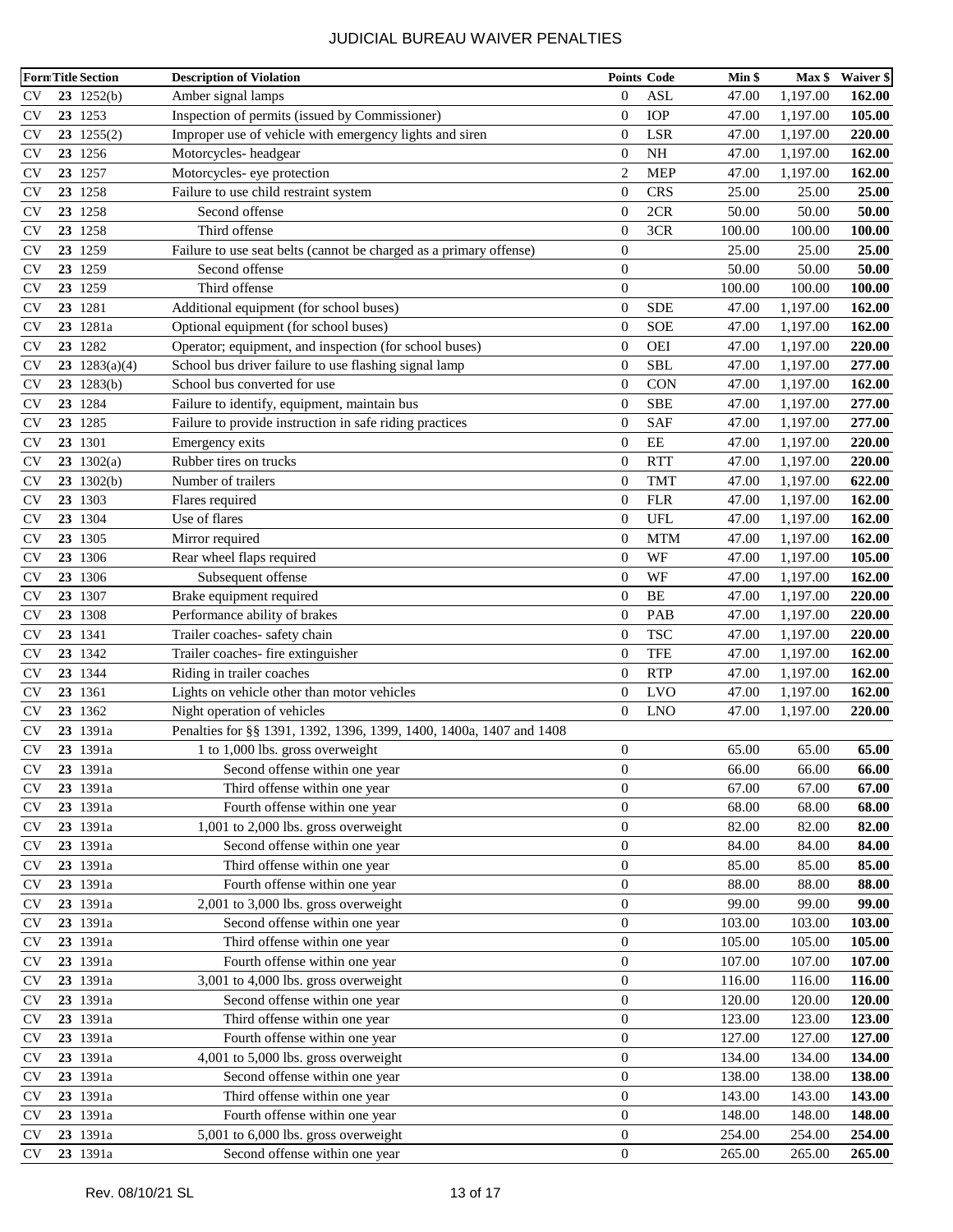|               | <b>FormTitle Section</b> | <b>Description of Violation</b>                            |                  | <b>Points Code</b>          | Min \$   | Max \$                | Waiver \$         |
|---------------|--------------------------|------------------------------------------------------------|------------------|-----------------------------|----------|-----------------------|-------------------|
| <b>CV</b>     | 23 1391a                 | Third offense within one year                              | $\boldsymbol{0}$ |                             | 275.00   | 275.00                | 275.00            |
| <b>CV</b>     | 23 1391a                 | Fourth offense within one year                             | $\mathbf{0}$     |                             | 286.00   | 286.00                | 286.00            |
| <b>CV</b>     | 23 1391a                 | 6,001 to 7,000 lbs. gross overweight                       | $\boldsymbol{0}$ |                             | 289.00   | 289.00                | 289.00            |
| <b>CV</b>     | 23 1391a                 | Second offense within one year                             | $\boldsymbol{0}$ |                             | 302.00   | 302.00                | 302.00            |
| <b>CV</b>     | 23 1391a                 | Third offense within one year                              | $\boldsymbol{0}$ |                             | 313.00   | 313.00                | 313.00            |
| <b>CV</b>     | 23 1391a                 | Fourth offense within one year                             | $\boldsymbol{0}$ |                             | 326.00   | 326.00                | 326.00            |
| <b>CV</b>     | 23 1391a                 | 7,001 to 8,000 lbs. gross overweight                       | $\boldsymbol{0}$ |                             | 323.00   | 323.00                | 323.00            |
| <b>CV</b>     | 23 1391a                 | Second offense within one year                             | $\boldsymbol{0}$ |                             | 337.00   | 337.00                | 337.00            |
| <b>CV</b>     | 23 1391a                 | Third offense within one year                              | $\boldsymbol{0}$ |                             | 351.00   | 351.00                | 351.00            |
| <b>CV</b>     | 23 1391a                 | Fourth offense within one year                             | $\boldsymbol{0}$ |                             | 365.00   | 365.00                | 365.00            |
| <b>CV</b>     | 23 1391a                 | 8,001 to 9,000 lbs. gross overweight                       | $\boldsymbol{0}$ |                             | 358.00   | 358.00                | 358.00            |
| <b>CV</b>     | 23 1391a                 | Second offense within one year                             | $\boldsymbol{0}$ |                             | 374.00   | 374.00                | 374.00            |
| <b>CV</b>     | 23 1391a                 | Third offense within one year                              | $\boldsymbol{0}$ |                             | 389.00   | 389.00                | 389.00            |
| <b>CV</b>     | 23 1391a                 | Fourth offense within one year                             | $\boldsymbol{0}$ |                             | 405.00   | 405.00                | 405.00            |
| <b>CV</b>     | 23 1391a                 | 9,001 to 10,000 lbs. gross overweight                      | $\boldsymbol{0}$ |                             | 392.00   | 392.00                | 392.00            |
| <b>CV</b>     | 23 1391a                 | Second offense within one year                             | $\boldsymbol{0}$ |                             | 410.00   | 410.00                | 410.00            |
| <b>CV</b>     | 23 1391a                 | Third offense within one year                              | $\boldsymbol{0}$ |                             | 427.00   | 427.00                | 427.00            |
| <b>CV</b>     | 23 1391a                 | Fourth offense within one year                             | $\boldsymbol{0}$ |                             | 444.00   | 444.00                | 444.00            |
| <b>CV</b>     | 23 1391a                 | 10,001 to 11,000 lbs. gross overweight                     | $\boldsymbol{0}$ |                             | 617.00   | 617.00                | 617.00            |
| <b>CV</b>     | 23 1391a                 | Second offense within one year                             | $\boldsymbol{0}$ |                             | 645.00   | 645.00                | 645.00            |
| <b>CV</b>     | 23 1391a                 | Third offense within one year                              | $\boldsymbol{0}$ |                             | 674.00   | 674.00                | 674.00            |
| CV            | 23 1391a                 | Fourth offense within one year                             | $\boldsymbol{0}$ |                             | 703.00   | 703.00                | 703.00            |
| <b>CV</b>     | 23 1391a                 | 11,001 to 12,000 lbs. gross overweight                     | $\boldsymbol{0}$ |                             | 668.00   | 668.00                | 668.00            |
| <b>CV</b>     | 23 1391a                 | Second offense within one year                             | $\boldsymbol{0}$ |                             | 700.00   | 700.00                | 700.00            |
| <b>CV</b>     | 23 1391a                 | Third offense within one year                              | $\boldsymbol{0}$ |                             | 731.00   | 731.00                | 731.00            |
| <b>CV</b>     | 23 1391a                 | Fourth offense within one year                             | $\boldsymbol{0}$ |                             | 762.00   | 762.00                | 762.00            |
| <b>CV</b>     | 23 1391a                 | 12,001 to 13,000 lbs. gross overweight                     | $\mathbf{0}$     |                             | 720.00   | 720.00                | 720.00            |
| <b>CV</b>     | 23 1391a                 | Second offense within one year                             | $\boldsymbol{0}$ |                             | 755.00   | 755.00                | 755.00            |
| <b>CV</b>     | 23 1391a                 | Third offense within one year                              | $\boldsymbol{0}$ |                             | 788.00   | 788.00                | 788.00            |
| <b>CV</b>     | 23 1391a                 | Fourth offense within one year                             | $\mathbf{0}$     |                             | 821.00   | 821.00                | 821.00            |
| <b>CV</b>     | 23 1391a                 | 13,001 to 14,000 lbs. gross overweight                     | $\boldsymbol{0}$ |                             | 772.00   | 772.00                | 772.00            |
| <b>CV</b>     | 23 1391a                 | Second offense within one year                             | $\boldsymbol{0}$ |                             | 809.00   | 809.00                | 809.00            |
| <b>CV</b>     | 23 1391a                 | Third offense within one year                              | $\boldsymbol{0}$ |                             | 844.00   | 844.00                | 844.00            |
| <b>CV</b>     | 23 1391a                 | Fourth offense within one year                             | $\boldsymbol{0}$ |                             | 881.00   | 881.00                | 881.00            |
| <b>CV</b>     | 23 1391a                 | 14,001 to 15,000 lbs. gross overweight                     | $\boldsymbol{0}$ |                             | 824.00   | 824.00                | 824.00            |
| <b>CV</b>     | 23 1391a                 | Second offense within one year                             | $\boldsymbol{0}$ |                             | 863.00   | 863.00                | 863.00            |
| <b>CV</b>     | 23 1391a                 | Third offense within one year                              | $\boldsymbol{0}$ |                             | 902.00   | 902.00                | 902.00            |
| <b>CV</b>     | 23 1391a                 | Fourth offense within one year                             | $\mathbf{0}$     |                             | 941.00   | 941.00                | 941.00            |
| <b>CV</b>     | 23 1391a                 | 15,001 to 16,000 lbs. gross overweight                     | $\mathbf{0}$     |                             | 1,151.00 |                       | 1,151.00 1,151.00 |
| <b>CV</b>     | 23 1391                  | Tire and axle limits                                       | $\boldsymbol{0}$ | OAL                         |          | See 23 V.S.A. § 1391a |                   |
| <b>CV</b>     | 23 1391                  | Tire and axle limits (local)                               | $\boldsymbol{0}$ | <b>LAL</b>                  |          | See 23 V.S.A. § 1391a |                   |
| <b>CV</b>     | 23 1392                  | Gross limits on highways                                   | $\boldsymbol{0}$ | ORL                         |          | See 23 V.S.A. § 1391a |                   |
| <b>CV</b>     | 23 1392                  | Gross limits on highways                                   | $\theta$         | OLT                         |          | See 23 V.S.A. § 1391a |                   |
| <b>CV</b>     | 23 1392                  | Gross limits on highways (local)                           | $\boldsymbol{0}$ | LRL                         |          | See 23 V.S.A. § 1391a |                   |
| <b>CV</b>     | 23 1392(21)              | Failure to carry permit                                    | $\boldsymbol{0}$ | FCP                         | 220.00   | 220.00                | 220.00            |
| <b>CV</b>     | 23 1396                  | Over bridge limit                                          | $\boldsymbol{0}$ | OBL                         |          | See 23 V.S.A. § 1391a |                   |
| <b>CV</b>     | 23 1399                  | Construction and maintenance equipment                     | $\boldsymbol{0}$ | $\ensuremath{\mathrm{CME}}$ |          | See 23 V.S.A. § 1391a |                   |
| <b>CV</b>     | 23 1399                  | Construction and maintenance equipment (local)             | $\boldsymbol{0}$ | $_{\rm LCM}$                |          | See 23 V.S.A. § 1391a |                   |
| <b>CV</b>     | 23 1400                  | Permit to operate in excess of weight limits               | $\boldsymbol{0}$ | <b>PEW</b>                  |          | See 23 V.S.A. § 1391a |                   |
| <b>CV</b>     | 23 1400                  | Permit to operate in excess of weight limits (local)       | $\boldsymbol{0}$ | LEW                         |          | See 23 V.S.A. § 1391a |                   |
| <b>CV</b>     | 23 1400a                 | Special local highway/bridge limits                        | $\boldsymbol{0}$ | <b>SLL</b>                  |          | See 23 V.S.A. § 1391a |                   |
| <b>CV</b>     | 23 1400a                 | Special local highway/bridge limits (local)                | $\boldsymbol{0}$ | ${\rm LLL}$                 |          | See 23 V.S.A. § 1391a |                   |
| <b>CV</b>     | 23 1407                  | Operation of overweight vehicles                           | $\mathbf{0}$     | <b>OOV</b>                  |          | See 23 V.S.A. § 1391a |                   |
| <b>CV</b>     | 23 1407                  | Operation of overweight vehicles (local)                   | $\boldsymbol{0}$ | LOV                         |          | See 23 V.S.A. § 1391a |                   |
| $\mathrm{CV}$ | 23 1408                  | Operating vehicle in excess of registered capacity         | $\boldsymbol{0}$ | <b>OLT</b>                  |          | See 23 V.S.A. § 1391a |                   |
| <b>CV</b>     | 23 1408                  | Operating vehicle in excess of registered capacity (local) | $\boldsymbol{0}$ | LOT                         |          | See 23 V.S.A. § 1391a |                   |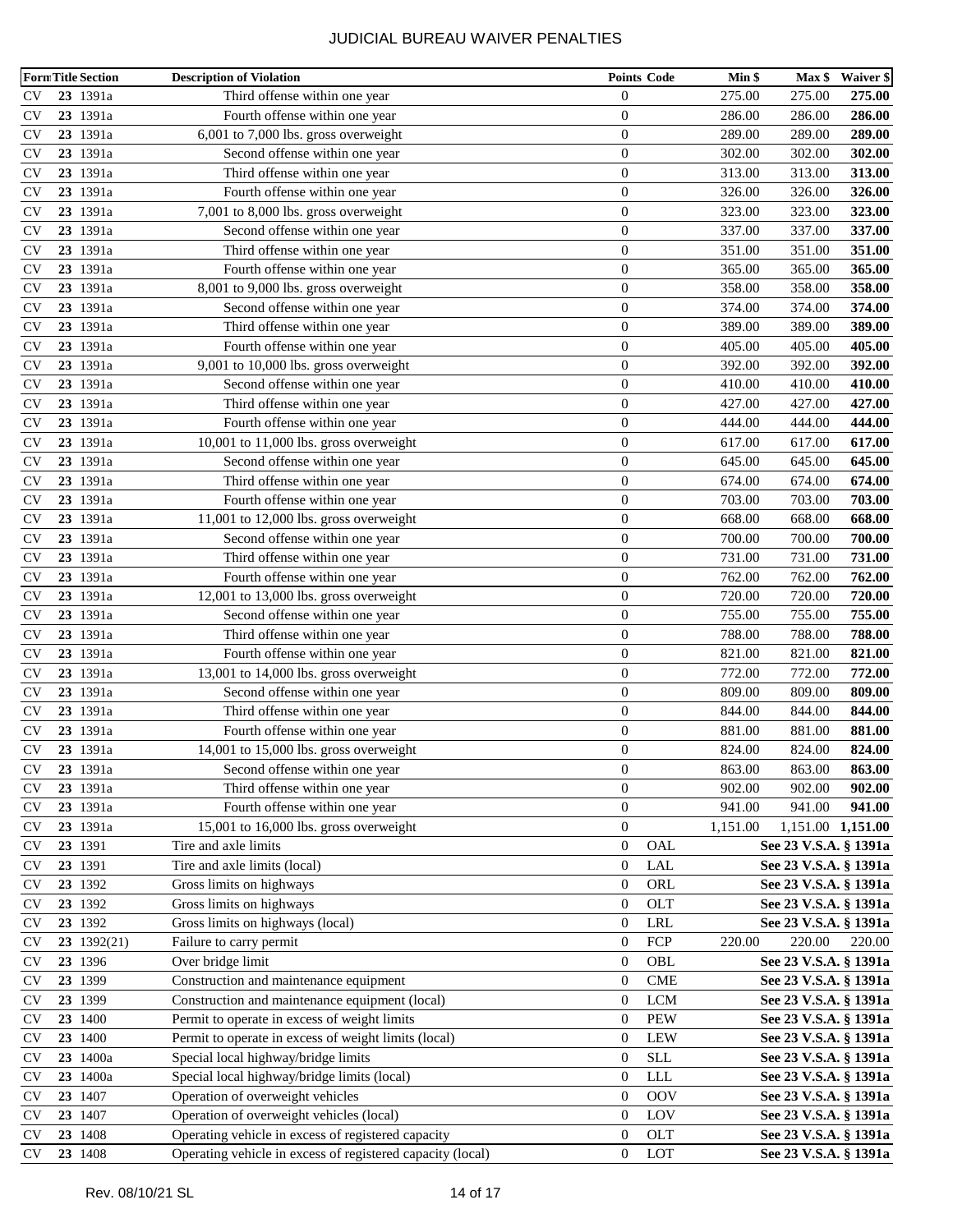| <b>FormTitle Section</b> |                        | <b>Description of Violation</b>                                                     |                  | <b>Points Code</b> | Min \$   | Max \$            | Waiver \$     |
|--------------------------|------------------------|-------------------------------------------------------------------------------------|------------------|--------------------|----------|-------------------|---------------|
| <b>CV</b>                | 23 $1434(a)$           | Operation of oversize vehicle with no permit: First offense                         | $\overline{0}$   | NP1                | 392.00   | 392.00            | 392.00        |
| <b>CV</b>                | 23 $1434(a)$           | Second offense                                                                      | $\overline{0}$   | NP <sub>2</sub>    | 737.00   | 737.00            | 737.00        |
| <b>CV</b>                | 23 $1434(a)$           | Third and subsequent offense                                                        | $\overline{0}$   | NP3                | 967.00   | 967.00            | 967.00        |
| <b>CV</b>                | 23 $1434(a)$           | Operation of oversize vehicle with no permit (local): First offense                 | $\overline{0}$   | LN1                | 392.00   | 392.00            | 392.00        |
| <b>CV</b>                | 23 $1434(a)$           | Second offense (local)                                                              | $\overline{0}$   | LN <sub>2</sub>    | 737.00   | 737.00            | 737.00        |
| <b>CV</b>                | 23 $1434(a)$           | Third and subsequent offense (local)                                                | $\overline{0}$   | LN3                | 967.00   | 967.00            | 967.00        |
| <b>CV</b>                | $23 \t1434(b)$         | Operation of oversize vehicle in violation of permit limitation: First offense      | $\overline{0}$   | PV1                | 392.00   | 392.00            | 392.00        |
| <b>CV</b>                | $23 \t1434(b)$         | Second offense                                                                      | $\Omega$         | PV <sub>2</sub>    | 737.00   | 737.00            | 737.00        |
| <b>CV</b>                | $23 \t1434(b)$         | Third and subsequent offense                                                        | $\overline{0}$   | PV3                | 967.00   | 967.00            | 967.00        |
| <b>CV</b>                | $23 \t1434(b)$         | Operation of oversize vehicle in violation of permit limitation (local):1st offense | $\overline{0}$   | LP1                | 392.00   | 392.00            | 392.00        |
| <b>CV</b>                | 231434(b)              | Second offense (local)                                                              | $\overline{0}$   | LP <sub>2</sub>    | 737.00   | 737.00            | 737.00        |
| <b>CV</b>                | $23 \t1434(b)$         | Third and subsequent offense (local)                                                | $\overline{0}$   | LP3                | 967.00   | 967.00            | 967.00        |
| <b>CV</b>                | 23 1451                | Loads on passenger cars                                                             | $\overline{0}$   | <b>LPC</b>         | 47.00    | 1,197.00          | 105.00        |
| <b>CV</b>                | 23 1452                | Securing loads of wood or wood products: First offense                              | $\boldsymbol{0}$ | <b>NCB</b>         | 47.00    | 1,197.00          | 134.00        |
| <b>CV</b>                | 23 1452                | Subsequent offenses within twelve months of first offense                           | $\overline{0}$   | <b>NCB</b>         | 47.00    | 1,197.00          | 162.00        |
| <b>CV</b>                | 23 1453                | Bailed products: First offense                                                      | $\overline{0}$   | <b>BP</b>          | 47.00    | 1,197.00          | 134.00        |
| <b>CV</b>                | 23 1453                | Subsequent offenses within twelve months of first offense                           | $\overline{0}$   | <b>BP</b>          | 47.00    | 1,197.00          | 162.00        |
| <b>CV</b>                | 23 1454                | Securing loads: First offense                                                       | $\overline{0}$   | <b>SL</b>          | 47.00    | 1,197.00          | 134.00        |
| <b>CV</b>                | 23 1454                | Subsequent offenses within twelve months of first offense                           | $\overline{0}$   | <b>SL</b>          | 47.00    | 1,197.00          | 162.00        |
| <b>CV</b>                | 23 1701                | Possession of motor vehicle with serial or motor numbers defaced                    | $\overline{0}$   | <b>VIN</b>         | 47.00    | 1,197.00          | 1,197.00      |
| <b>CV</b>                | 23 1704a               | Alteration of Odometer                                                              | $\overline{0}$   | ALT                | 47.00    | 1,197.00          | 1,197.00      |
| <b>CV</b>                | 23 2083(b)             | Failure to deliver certificate of title within 30 days of transfer                  | $\overline{0}$   | <b>FDT</b>         | 47.00    | 1,197.00          | 206.00        |
| <b>CV</b>                | 23 2084                | Report of theft, recovery of unclaimed vehicle                                      | $\overline{0}$   | <b>RSV</b>         | 47.00    | 76.00             | 76.00         |
| <b>CV</b>                | 23 3024                | Diesel tax permit violation                                                         | $\overline{0}$   | <b>DTP</b>         | 622.00   | 2,347.00 1,197.00 |               |
| <b>CV</b>                | 23 3024 & 3027         | Diesel tax permit violation using untaxed fuel                                      | $\overline{0}$   | <b>DYE</b>         | 1,772.00 | 3,497.00 2,347.00 |               |
|                          |                        | <b>SNOWMOBILES</b>                                                                  |                  |                    |          |                   |               |
| <b>CV</b>                | 23 3202                | Operation of an unregistered snowmobile                                             | $\theta$         | 8US                | 203.00   | 203.00            | 203.00        |
| <b>CV</b>                | 23 3203                | Failure to return transferred registration                                          | $\overline{0}$   | 8OR                | 88.00    | 88.00             | 88.00         |
| <b>CV</b>                | $23 \t3204(b)$         | Misuse of manufacturer's/seller's registration/number plate                         | $\overline{0}$   | 8MR                | 47.00    | 392.00            | 392.00        |
| <b>CV</b>                | 23 3205(a)             | Operation with defective or inadequate equipment                                    | $\boldsymbol{0}$ | 8DE                | 88.00    | 88.00             | 88.00         |
| <b>CV</b>                | 23 3205(c)             | Altered headlight lenses                                                            | $\overline{0}$   | 8DH                | 203.00   | 203.00            | 203.00        |
| <b>CV</b>                | 23 3205 $(d)$          | Operation with an improper exhaust system                                           | $\overline{0}$   | 8MD                | 47.00    | 622.00            | 622.00        |
| <b>CV</b>                | 23 3205(e)             | Sale of a snowmobile without required equipment                                     | $\overline{0}$   | 8SE                | 88.00    | 88.00             | 88.00         |
| <b>CV</b>                | $23 \frac{3206(a)}{b}$ | Permitting operation of an unregistered snowmobile                                  | $\boldsymbol{0}$ | 8PO                | 203.00   | 203.00            | 203.00        |
| <b>CV</b>                | 23 3206(b)(1)          | On/across public highway                                                            | $\overline{0}$   | 8OH                | 111.00   | 111.00            | 111.00        |
| <b>CV</b>                | 23 3206(b)(2)          | On a plowed highway                                                                 | $\boldsymbol{0}$ | 8AH                | 111.00   | 111.00            | <b>111.00</b> |
| <b>CV</b>                | 23 3206(b)(3)          | Along public highway                                                                | $\boldsymbol{0}$ | 8AH                | 111.00   | 111.00            | 111.00        |
| <b>CV</b>                | 23 3206(b)(4)          | On a municipal highway                                                              | $\boldsymbol{0}$ | 8MU                | 111.00   | 111.00            | 111.00        |
| <b>CV</b>                | 23 3206(b)(5)          | On private land or private water                                                    | $\boldsymbol{0}$ | 8PR                | 392.00   | 392.00            | 392.00        |
| <b>CV</b>                | 23 3206(b)(6)          | On natural area                                                                     | $\boldsymbol{0}$ | 8PU                | 203.00   | 203.00            | 203.00        |
| <b>CV</b>                | 23 3206(b)(7)          | By a person under eight                                                             | $\boldsymbol{0}$ | <b>8U8</b>         | 88.00    | 88.00             | 88.00         |
| <b>CV</b>                | 23 3206(b)(8)          | By a person born after July 1, 1983                                                 | $\boldsymbol{0}$ | 8NC                | 88.00    | 88.00             | 88.00         |
| CV                       | 23 3206(b)(9)          | Harassing wildlife                                                                  | $\boldsymbol{0}$ | 8HW                | 47.00    | 622.00            | 622.00        |
| <b>CV</b>                | 23 3206(b)(10)         | Display of registration plate                                                       | $\boldsymbol{0}$ | 8ID                | 88.00    | 88.00             | 88.00         |
| <b>CV</b>                | 23 3206(b)(13)         | Within a cemetery                                                                   | $\boldsymbol{0}$ | 8CE                | 111.00   | 111.00            | 111.00        |
| <b>CV</b>                | 23 3206(b)(14)         | On a limited access highway, etc.                                                   | $\boldsymbol{0}$ | 8LA                | 111.00   | 111.00            | 111.00        |
| <b>CV</b>                | 23 3206(b)(15)         | On a sidewalk                                                                       | $\boldsymbol{0}$ | <b>8OS</b>         | 111.00   | 111.00            | 111.00        |
| <b>CV</b>                | 23 3206(b)(16)         | Driving after privilege suspended                                                   | $\boldsymbol{0}$ | 8PS                | 392.00   | 392.00            | 392.00        |
| <b>CV</b>                | 23 3206(b)(17)         | Operation of a snowmobile in an unreasonable manner                                 | $\boldsymbol{0}$ | 8RP                | 392.00   | 392.00            | 392.00        |
| <b>CV</b>                | 23 3206(b)(18)(C)      | Display of improper TMA by a snowmobile in a commercial operation                   | $\boldsymbol{0}$ | 8CI                | 392.00   | 392.00            | 392.00        |
| <b>CV</b>                | 23 3206(b)(18)(D)      | Failure to display commercial identification                                        | $\boldsymbol{0}$ | 8CD                | 392.00   | 392.00            | 392.00        |
| <b>CV</b>                | 23 3206(b)(19)         | Operating snowmobile without insurance                                              | $\boldsymbol{0}$ | 8IN                | 47.00    | 622.00            | 162.00        |
| <b>CV</b>                | 23 3206(b)(20)         | Trail access limited                                                                | $\boldsymbol{0}$ | 8AL                | 174.00   | 174.00            | 174.00        |
| <b>CV</b>                | 23 3206(b)(21)         | Failure to wear protective headgear and face protection                             | $\boldsymbol{0}$ | 8NH                | 174.00   | 174.00            | 174.00        |
| <b>CV</b>                | 23 3206(b)(22)         | Operation of snowmobile in closed season                                            | $\boldsymbol{0}$ | 8CS                | 47.00    | 622.00            | 622.00        |
| <b>CV</b>                | 23 3206(b)(23)         | Operation of snowmobile in open season                                              | $\boldsymbol{0}$ | <b>8SS</b>         | 47.00    | 622.00            | 622.00        |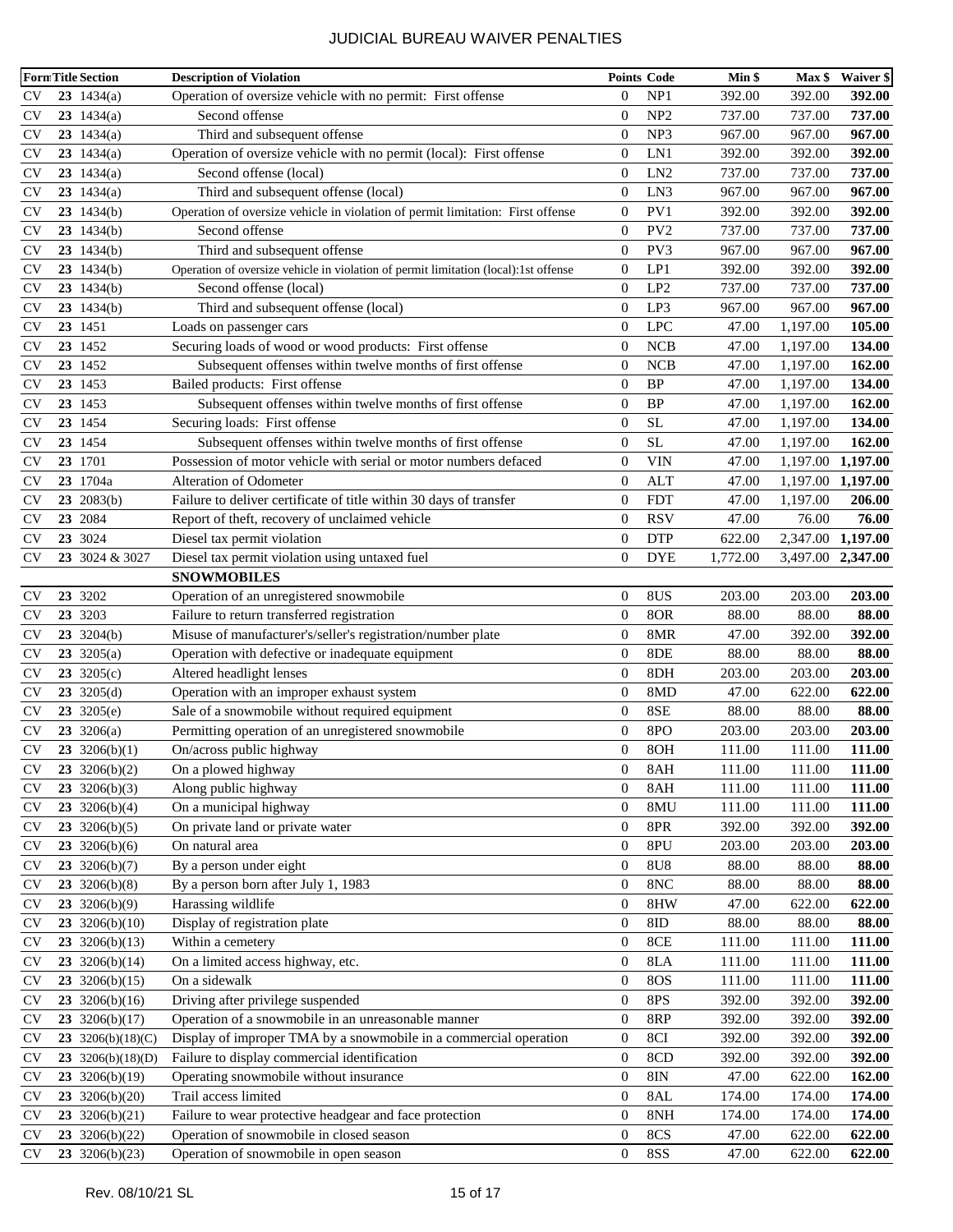| <b>FormTitle Section</b> |                        | <b>Description of Violation</b>                            | <b>Points Code</b> |                 | Min \$ | $Max$ \$ | <b>Waiver \$</b> |
|--------------------------|------------------------|------------------------------------------------------------|--------------------|-----------------|--------|----------|------------------|
| <b>CV</b>                | 23 3207 $f(a)(1)$      | Snowmobile under 21 at .02 or more BAC                     | $\mathbf{0}$       | <b>8J1</b>      | 47.00  | 47.00    | 47.00            |
| <b>CV</b>                | 23 3207 $f(a)(2)$      | Snowmobile under 21 at .02 or more BAC; subsequent offense | $\mathbf{0}$       | <b>8J2</b>      | 47.00  | 47.00    | 47.00            |
| <b>CV</b>                | $23 \quad 3207f(d)$    | Snowmobile under 21 refusal                                | $\mathbf{0}$       | 8J3             | 47.00  | 47.00    | 47.00            |
| <b>CV</b>                | $23 \quad 3207f(d)$    | Snowmobile under 21 refusal; subsequent offense            | $\mathbf{0}$       | <b>8J4</b>      | 47.00  | 47.00    | 47.00            |
| <b>CV</b>                | 23 3209                | Defacing a motor or serial number                          | $\mathbf{0}$       | 8DN             | 392.00 | 392.00   | 392.00           |
| <b>CV</b>                | 23 3209a               | Damaging or removing trail signs                           | $\mathbf{0}$       | 8TS             | 392.00 | 392.00   | 392.00           |
|                          |                        | <b>MOTORBOATS</b>                                          |                    |                 |        |          |                  |
| <b>CV</b>                | 23 3303                | Unnumbered boat                                            | $\overline{0}$     | 9NB             | 47.00  | 105.00   | 76.00            |
| <b>CV</b>                | 23 3305(a)             | Unregistered boat                                          | $\mathbf{0}$       | 9UB             | 47.00  | 105.00   | 76.00            |
| <b>CV</b>                | $23 \, 3305(d)$        | Old registration certificate to be returned                | $\mathbf{0}$       | 9OR             | 47.00  | 105.00   | 76.00            |
| <b>CV</b>                | $23 \, 3305(e)$        | Compliance with federal motorboat ID                       | $\mathbf{0}$       | 9ID             | 47.00  | 105.00   | 76.00            |
| <b>CV</b>                | $23 \, 3305(h)$        | Change of address                                          | $\mathbf{0}$       | 9CA             | 47.00  | 105.00   | 76.00            |
| <b>CV</b>                | $23 \, 3305(i)$        | Incorrect number displayed on boat                         | $\overline{0}$     | 9IN             | 47.00  | 105.00   | 76.00            |
| <b>CV</b>                | 23 3305 $(j)$          | Temporary registration                                     | $\overline{0}$     | 9TR             | 47.00  | 105.00   | 76.00            |
| <b>CV</b>                | $23 \, 3305a(a)$       | Qualified person may operate                               | $\mathbf{0}$       | 9QP             | 47.00  | 105.00   | 105.00           |
| <b>CV</b>                | 23 3305a(c)            | Underage operation permitting                              | $\mathbf{0}$       | 9UO             | 47.00  | 105.00   | 105.00           |
| <b>CV</b>                | 23 3305b               | Operating without boating certificate                      | $\overline{0}$     | 9 <sub>BC</sub> | 47.00  | 105.00   | 59.00            |
|                          | $3306(a)-(d)$ ,        |                                                            |                    |                 |        |          |                  |
| <b>CV</b>                | $23$ (g)               | Lights and equipment                                       | $\overline{0}$     | 9LE             | 47.00  | 105.00   | 70.00            |
| <b>CV</b>                | 23 3306(e)             | Marine toilet                                              | $\mathbf{0}$       | 9MT             | 47.00  | 392.00   | 277.00           |
| <b>CV</b>                | 23 3307a               | Documented boat validation sticker                         | $\overline{0}$     | 9VS             | 47.00  | 105.00   | 70.00            |
| <b>CV</b>                | 23 3308                | Boat rental record                                         | $\overline{0}$     | 9RR             | 47.00  | 105.00   | 88.00            |
| <b>CV</b>                | 23 3309                | Operating motorboat without proper muffling device         | $\boldsymbol{0}$   | 9MD             | 47.00  | 105.00   | 105.00           |
| <b>CV</b>                | $23 \frac{3311(c)}{c}$ | Distance requirements                                      | $\mathbf{0}$       | 9DR             | 47.00  | 105.00   | 76.00            |
| <b>CV</b>                | $23 \quad 3311(d)$     | Underwater historic preserve area                          | $\overline{0}$     | 9HP             | 47.00  | 105.00   | 70.00            |
| <b>CV</b>                | $23 \, 3311(e)$        | Overloaded vessel                                          | $\mathbf{0}$       | 90V             | 47.00  | 105.00   | 65.00            |
| <b>CV</b>                | 23 3312                | Rules between vessels                                      | $\mathbf{0}$       | 9RV             | 47.00  | 105.00   | 70.00            |
| <b>CV</b>                | 23 3312a               | Operation of personal watercraft                           | $\mathbf{0}$       | 9PW             | 47.00  | 392.00   | 220.00           |
| <b>CV</b>                | $23 \quad 3313(b)$     | Failing to file report                                     | $\mathbf{0}$       | 9FR             | 47.00  | 105.00   | 105.00           |
| <b>CV</b>                | 23 $3315(a)$           | No water ski observer                                      | $\mathbf{0}$       | <b>9SO</b>      | 47.00  | 105.00   | 105.00           |
| <b>CV</b>                | 23 $3315(c)$           | Improper ski towing                                        | $\mathbf{0}$       | 9ST             | 47.00  | 105.00   | 105.00           |
| <b>CV</b>                | 23 3316                | Boat races                                                 | $\boldsymbol{0}$   | 9BR             | 47.00  | 105.00   | 105.00           |
| <b>CV</b>                | 23 3323a(a)(1)         | Motorboat under 21 at .02 or more BAC                      | $\mathbf{0}$       | 9J1             | 47.00  | 47.00    | 47.00            |
| <b>CV</b>                | 23 $3323a(a)(2)$       | Motorboat under 21 at .02 or more BAC; subsequent offense  | $\mathbf{0}$       | 9J <sub>2</sub> | 47.00  | 47.00    | 47.00            |
| <b>CV</b>                | $23 \quad 3323a(d)$    | Motorboat under 21 refusal                                 | $\boldsymbol{0}$   | 9J3             | 47.00  | 47.00    | 47.00            |
| $\rm{CV}$                | 23 3323a(d)            | Motorboat under 21 refusal; subsequent offense             | $\boldsymbol{0}$   | 9J4             | 47.00  | 47.00    | 47.00            |
| <b>CV</b>                | 23 3381                | Diver down flag required                                   | $\overline{0}$     | 9DD             | 47.00  | 162.00   | 76.00            |
|                          |                        | <b>ALL-TERRAIN VEHICLES</b>                                |                    |                 |        |          |                  |
| <b>CV</b>                | $23 \quad 3502(a)$     | Registration required                                      | $\boldsymbol{0}$   | <b>ATA</b>      | 47.00  | 392.00   | 162.00           |
| <b>CV</b>                | 23 3504(b)             | Dealer registration                                        | $\boldsymbol{0}$   | ATB             | 47.00  | 392.00   | 220.00           |
| <b>CV</b>                | $23 \quad 3505(a)$     | Equipment required                                         | $\boldsymbol{0}$   | <b>ATC</b>      | 47.00  | 392.00   | 162.00           |
| <b>CV</b>                | $23 \, 3505(b)$        | Muffler required                                           | $\boldsymbol{0}$   | <b>ATD</b>      | 47.00  | 392.00   | 162.00           |
| <b>CV</b>                | 23 3505(c)             | Sales, no muffler                                          | $\boldsymbol{0}$   | ATE             | 47.00  | 392.00   | 220.00           |
| <b>CV</b>                | $23 \, 3505 \, (f)$    | Spark arrester required                                    | $\boldsymbol{0}$   | AT              | 47.00  | 392.00   | 277.00           |
| <b>CV</b>                | 23 3506(b)(1)          | Operation along public highway                             | $\boldsymbol{0}$   | ATF             | 47.00  | 392.00   | 162.00           |
| <b>CV</b>                | 23 3506(b)(2)          | Operation across public highway                            | $\boldsymbol{0}$   | <b>ATG</b>      | 47.00  | 392.00   | 162.00           |
| <b>CV</b>                | 23 3506(b)(3)          | Operation on private land/water                            | $\boldsymbol{0}$   | <b>ATH</b>      | 47.00  | 392.00   | 220.00           |
| <b>CV</b>                | 23 3506(b)(4)          | Operation on public lands                                  | $\boldsymbol{0}$   | ATI             | 47.00  | 392.00   | 220.00           |
| <b>CV</b>                | $23 \quad 3506(b)(5)$  | Operation by person less than 12 years                     | $\boldsymbol{0}$   | ATJ             | 47.00  | 392.00   | 105.00           |
| <b>CV</b>                | 23 3506(b)(6)          | Operation to harass wildlife                               | $\boldsymbol{0}$   | <b>ATK</b>      | 47.00  | 392.00   | 277.00           |
| <b>CV</b>                | 23 3506(b)(7)          | Display of plate                                           | $\boldsymbol{0}$   | <b>ATL</b>      | 47.00  | 392.00   | 162.00           |
| <b>CV</b>                | 23 3506(b)(8)          | Operating under the influence                              | $\boldsymbol{0}$   | <b>ATM</b>      | 47.00  | 392.00   | 392.00           |
| <b>CV</b>                | 23 3506(b)(9)          | Careless or negligent operation                            | $\boldsymbol{0}$   | <b>ATN</b>      | 47.00  | 392.00   | 392.00           |
| <b>CV</b>                | 23 3506(b)(10)         | Operation within cemetery                                  | $\boldsymbol{0}$   | <b>ATO</b>      | 47.00  | 392.00   | 392.00           |
| <b>CV</b>                | 23 3506(b)(11)         | Operation on limited access highway                        | $\boldsymbol{0}$   | ATP             | 47.00  | 392.00   | 277.00           |
| <b>CV</b>                | 23 3506(b)(12)         | Operation on sidewalk                                      | $\boldsymbol{0}$   | <b>ATQ</b>      | 47.00  | 392.00   | 277.00           |